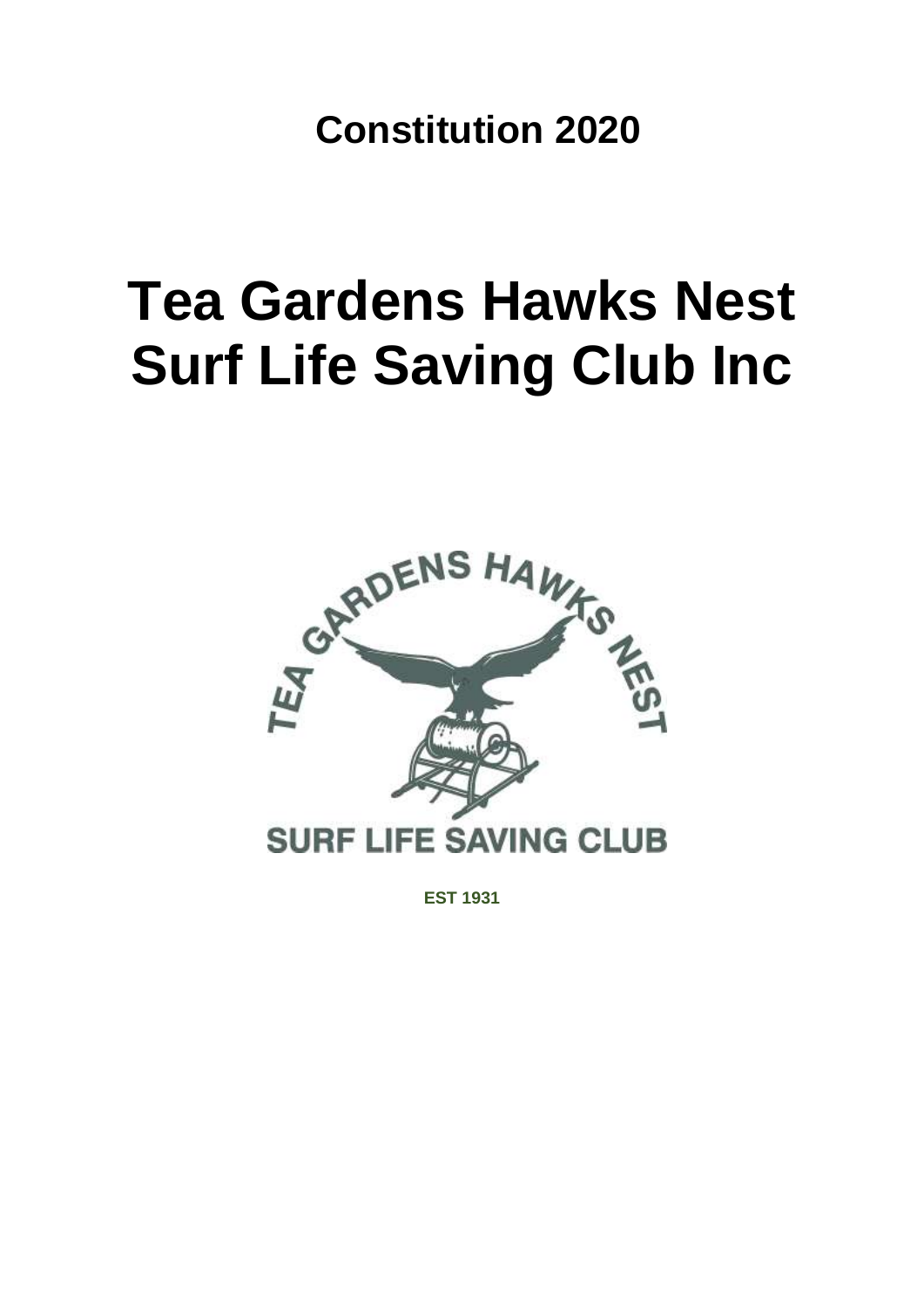# TABLE OF CONTENTS

| 1.             |                                                              |                                                                  |  |  |  |  |
|----------------|--------------------------------------------------------------|------------------------------------------------------------------|--|--|--|--|
| 2.             |                                                              |                                                                  |  |  |  |  |
|                |                                                              |                                                                  |  |  |  |  |
| 3.             |                                                              | THE CLUB IS ESTABLISHED SOLELY FOR THESE OBJECTS. THE OBJECTS OF |  |  |  |  |
| $\mathbf{4}$ . |                                                              |                                                                  |  |  |  |  |
| 5.             | 5.1<br>5.2<br>5.3                                            |                                                                  |  |  |  |  |
| 6.             | 6.1<br>6.2<br>6.3                                            |                                                                  |  |  |  |  |
| 7.             | 7.1<br>7.2<br>7.3                                            |                                                                  |  |  |  |  |
| 8.             | 8.1<br>8.2<br>8.3<br>8.4<br>8.5<br>8.6<br>8.7<br>8.8<br>8.9  | 6                                                                |  |  |  |  |
| 9.             |                                                              |                                                                  |  |  |  |  |
| 10.            | 10.1<br>10.2<br>10.3<br>10.4<br>10.5                         |                                                                  |  |  |  |  |
| 11.            | 11.1<br>11.2<br>11.3<br>11.4<br>11.5<br>11.6<br>11.7<br>11.8 |                                                                  |  |  |  |  |
| 12.            |                                                              |                                                                  |  |  |  |  |
| 13.            | 13.1<br>13.2<br>13.3                                         |                                                                  |  |  |  |  |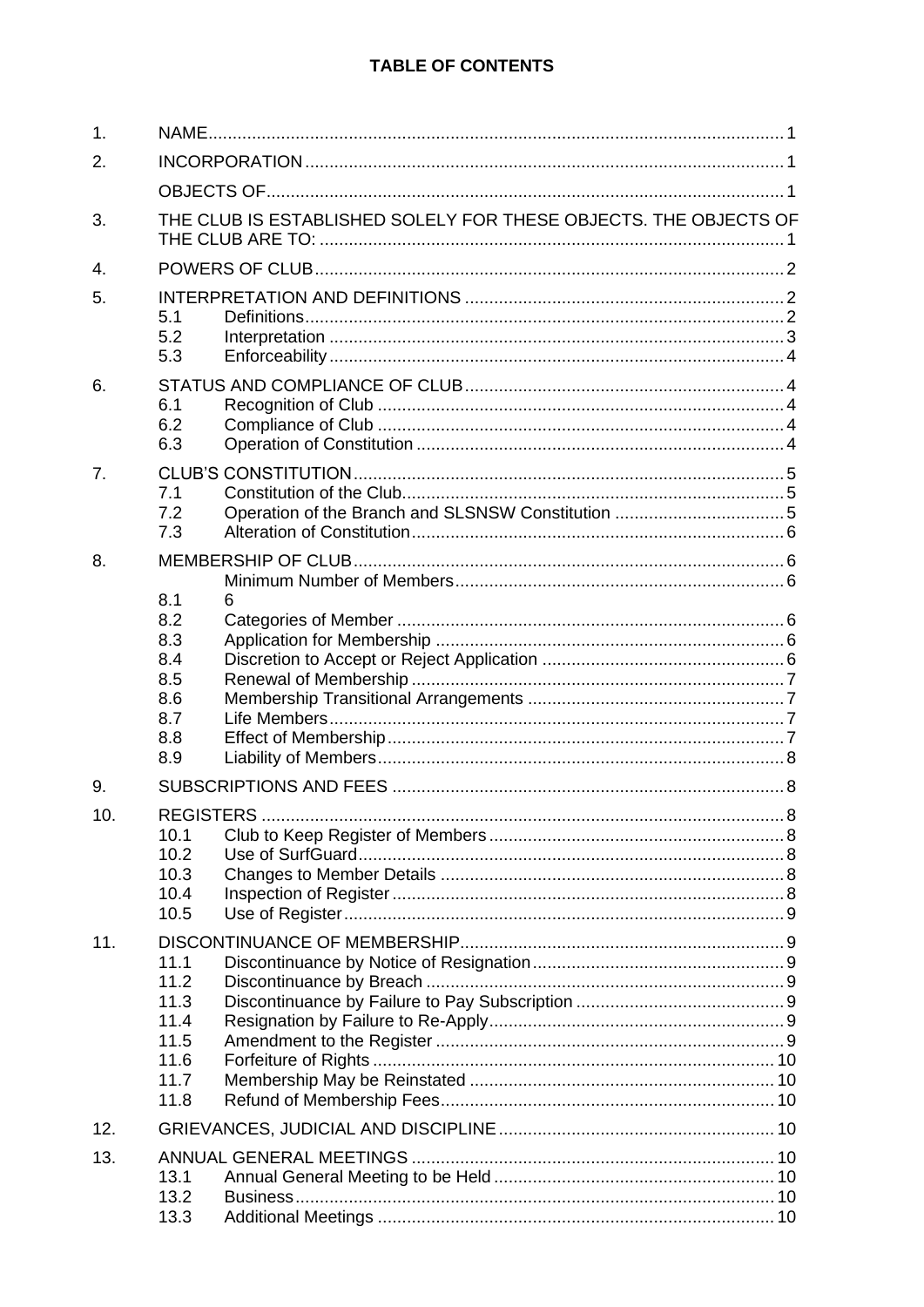| 14. | 14.1<br>14.2                                                 |                                               |  |
|-----|--------------------------------------------------------------|-----------------------------------------------|--|
| 15. | 15.1<br>15.2<br>15.3<br>15.4<br>15.5<br>15.6                 |                                               |  |
| 16. | 16.1<br>16.2<br>16.3<br>16.4<br>16.5<br>16.6<br>16.7         |                                               |  |
| 17. |                                                              |                                               |  |
| 18. | 18.1<br>18.2<br>18.3<br>18.4<br>18.5                         |                                               |  |
| 19. | 19.1<br>19.2                                                 |                                               |  |
| 20. | 20.1<br>20.2<br>20.3                                         |                                               |  |
| 21. | 21.1<br>21.2<br>21.3<br>21.4<br>21.5<br>21.6<br>21.7<br>21.8 | QUORUM AND PROCEDURE AT COMMITTEE MEETINGS 17 |  |
| 22. | 22.1<br>22.2<br>22.3                                         |                                               |  |
| 23. | 23.1<br>23.2                                                 |                                               |  |
| 24. |                                                              |                                               |  |
| 25. | 25.1<br>25.2<br>25.3                                         |                                               |  |
| 26. | 26.1                                                         |                                               |  |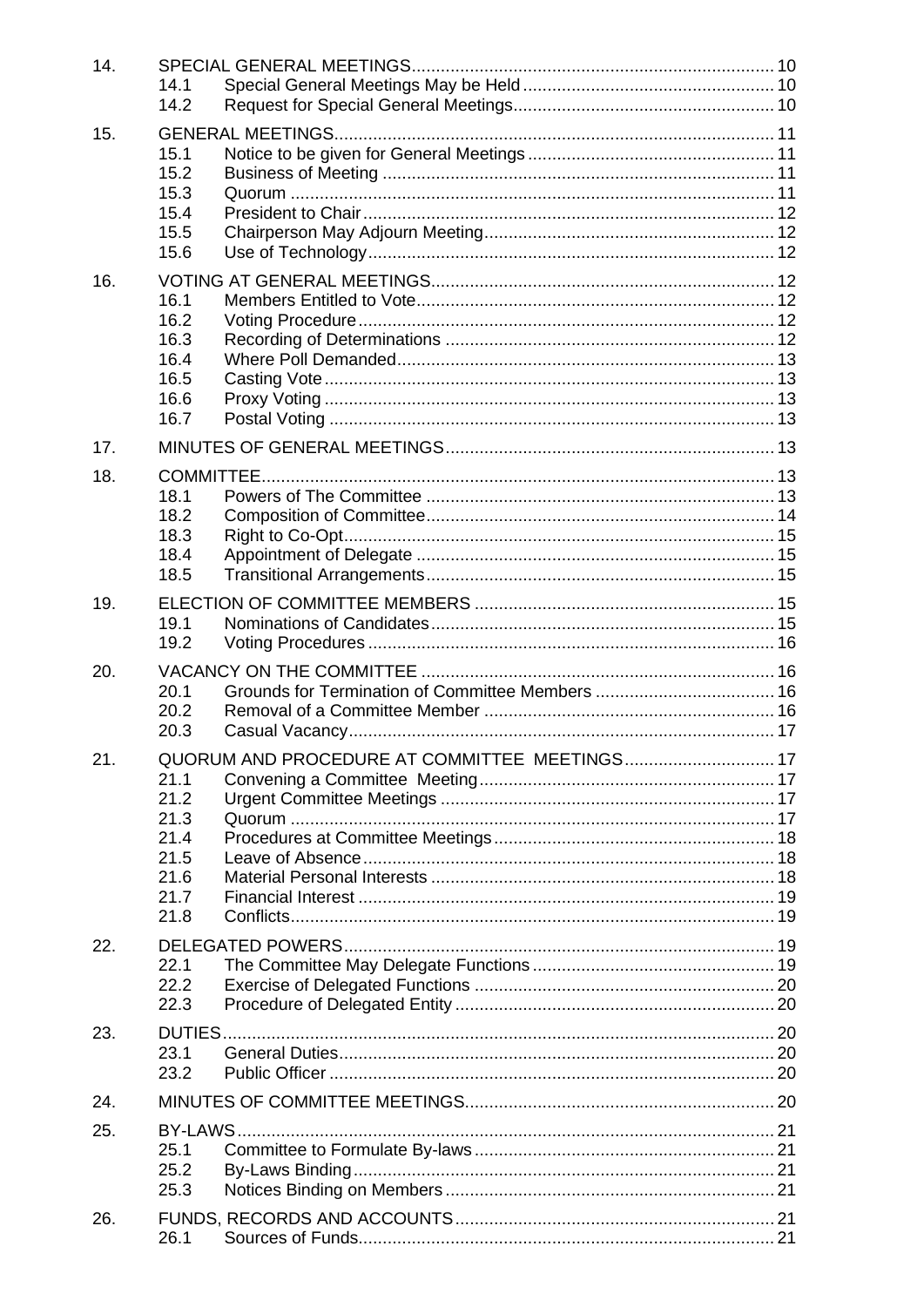|     | 26.2 |  |  |  |  |
|-----|------|--|--|--|--|
|     | 26.3 |  |  |  |  |
|     | 26.4 |  |  |  |  |
|     | 26.5 |  |  |  |  |
| 27. |      |  |  |  |  |
| 28. |      |  |  |  |  |
| 29. |      |  |  |  |  |
| 30. |      |  |  |  |  |
| 31. |      |  |  |  |  |
| 32. |      |  |  |  |  |
| 33. |      |  |  |  |  |
| 34. |      |  |  |  |  |
| 35. |      |  |  |  |  |
|     | 35.1 |  |  |  |  |
|     | 35.2 |  |  |  |  |
| 36. |      |  |  |  |  |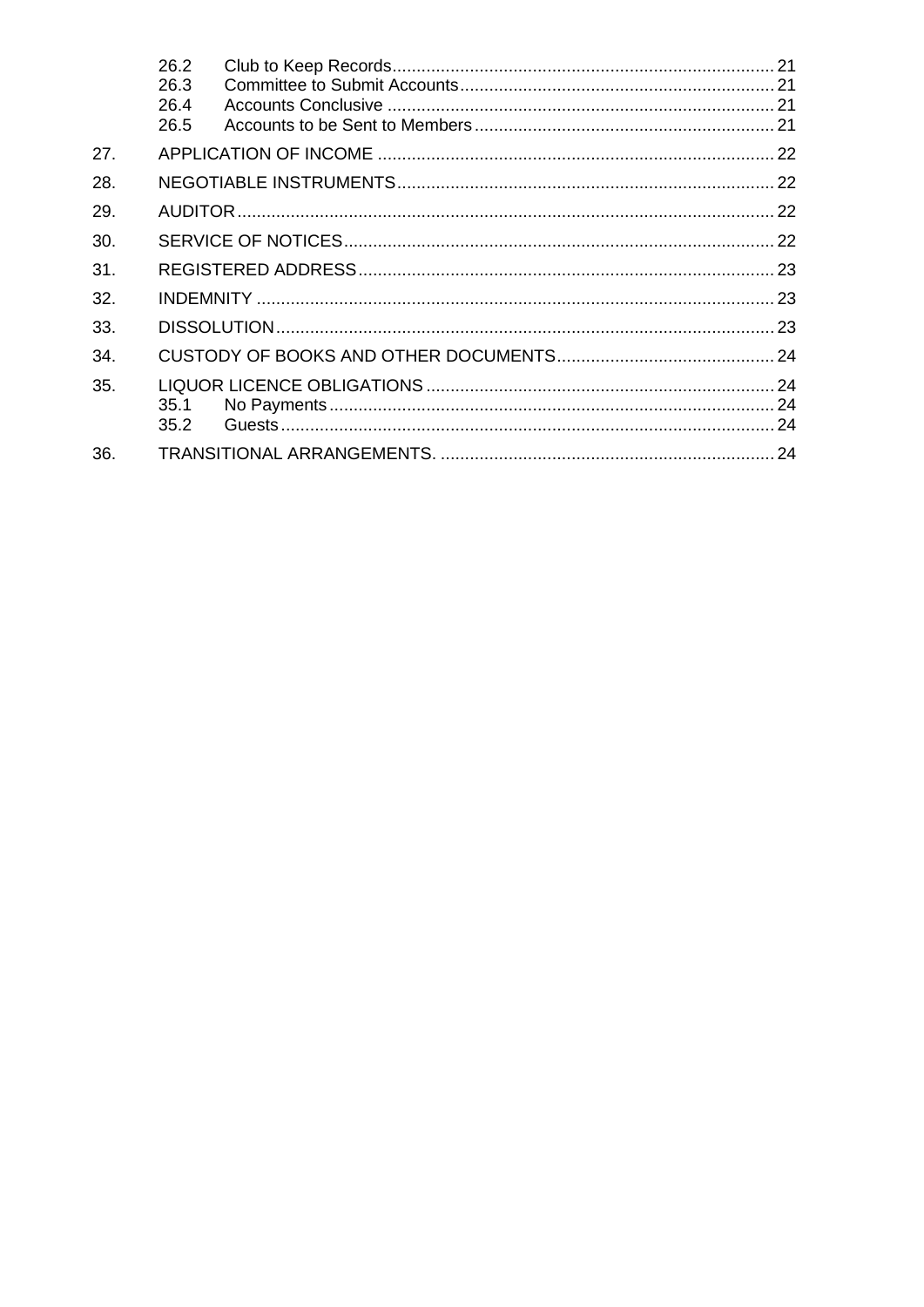# **Constitution of TEA GARDENS HAWKS NEST SURF LIFESAVING CLUB**

# 1. **NAME**

<span id="page-4-0"></span>The name of the incorporated association is Tea Gardens Hawks Nest Surf Life Saving Club Incorporated (**Club**).

# <span id="page-4-1"></span>2. **INCORPORATION**

Tea Gardens Hawks Nest Surf Life Saving Club shall incorporate under the Act and shall remain incorporated.

# <span id="page-4-2"></span>**3. OBJECTS OF THE CLUB IS ESTABLISHED SOLELY FOR THESE OBJECTS. THE OBJECTS OF THE CLUB ARE TO:**

- <span id="page-4-3"></span>(a) provide for the conduct, encouragement, promotion and administration of surf lifesaving throughout Tea Gardens Hawks Nest.
- (b) participate as a Member of SLSNSW and SLSA so surf lifesaving and the preservation of life in the aquatic environment can be conducted, encouraged, promoted, advanced and administered.
- (c) ensure the maintenance and enhancement of the Club, SLSNSW, Surf Life Saving Clubs, SLSA and surf lifesaving, their standards, quality and reputation for the benefit of the Members and surf lifesaving;
- (d) at all times promote mutual trust and confidence between the Club, SLSNSW, Surf Life Saving Clubs, SLSA and the Members in pursuit of these objects;
- (e) at all times act on behalf of and in the interest of the Members and surf lifesaving;
- (f) promote the economic and community service success, strength and stability of the Club, SLSNSW, Surf Life Saving Clubs, SLSA and surf lifesaving;
- (g) affiliate with and otherwise liaise with SLSNSW and SLSA in the pursuit of these objects and surf lifesaving;
- (h) conduct, encourage, promote, advance and control surf lifesaving in Hawks Nest its many aspects devoted to aquatic safety and management and the preservation of life in the aquatic environment;
- (i) conduct or commission research and development for improvements in methods of surf lifesaving and surf lifesaving equipment and in all ways to improve and safeguard the use of the aquatic environment;
- (j) use and protect the Intellectual Property;
- (k) apply the property and capacity of the Club towards the fulfilment and achievement of these objects;
- (l) promote the involvement and influence of surf lifesaving standards, techniques, awards and education with bodies involved in lifesaving;
- (m) strive for Governmental, commercial and public recognition of the Club as the authority on aquatic safety and management in Tea Gardens Hawks Nest.
- (n) promulgate, and secure uniformity in, such rules as may be necessary for the management and control of surf lifesaving and related activities and the preservation of life in the aquatic environment;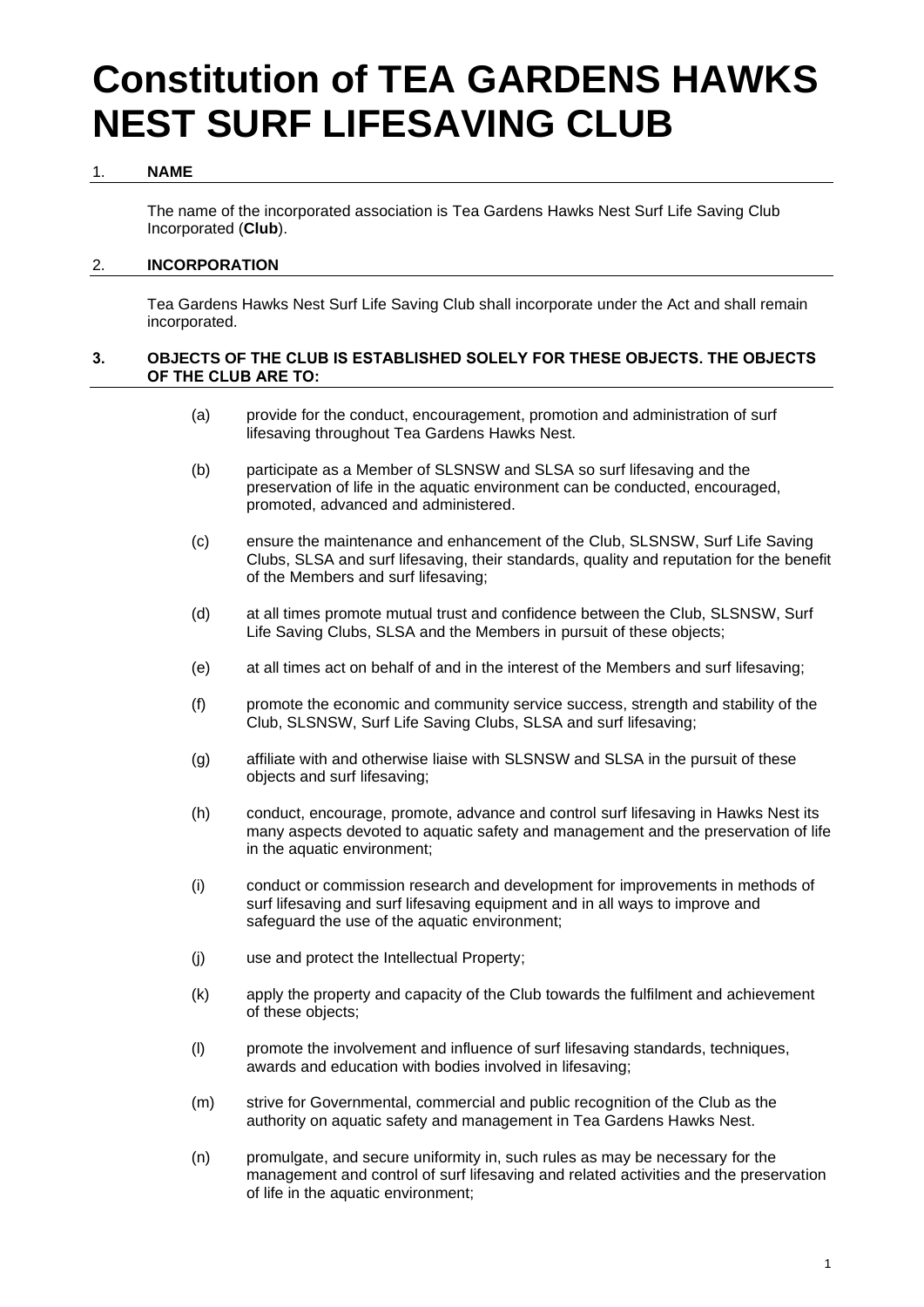- (o) further extend the operations and teachings of the Club throughout Tea Gardens Hawks Nest;
- (p) further develop surf lifesaving into an organised institution and with these objects in view, to foster, regulate, organise and manage assessments, competitions, displays and other activities and to issue badges, medallions and certificates and award trophies to successful Members;
- (q) review and/or determine any matters relating to surf lifesaving which may arise, or be referred to it, by any Member;
- (r) pursue through itself or other such commercial arrangements (which are not in conflict with SLSNSW or any other surf lifesaving entity), including sponsorship and marketing opportunities as are appropriate to further the interests of surf lifesaving in Tea Gardens Hawks Nest.
- (s) adopt and implement appropriate policies, including in relation to sexual harassment, equal opportunity, equity, drugs in sport, health, safety, junior and senior programs, infectious diseases and such other matters as arise from time to time as issues to be addressed in surf lifesaving;
- (t) represent the interests of its Members and of surf lifesaving generally in any appropriate forum in Tea Gardens Hawks Nest;
- (u) have regard to the public interest in its operations;
- (v) undertake and or do all such things or activities which are necessary, incidental or conducive to the advancement of these Objects.

# <span id="page-5-0"></span>4. **POWERS OF CLUB**

Solely for furthering the Objects in **rule 3**, the Club has in addition to the powers and functions under the Act, the legal capacity and powers of a company limited by guarantee as set out under section 124 of the *Corporations Act*.

# <span id="page-5-1"></span>5. **INTERPRETATION AND DEFINITIONS**

### <span id="page-5-2"></span>**5.1 Definitions**

In this Constitution, unless the contrary intention appears:

**Act** means the *Associations Incorporation Act 2009* (NSW).

**Annual General Meeting** means a meeting of Members convened under **rule [13](#page-13-4)**.

**Annual Subscriptions** means the annual fees payable by each category of Member as determined by the Committee under **rule [9](#page-11-1)**.

**Branch** means the Hunter Branch of SLSNSW.

**By-Laws** mean any By-Laws made by the Committee under **rule [25](#page-24-0)**.

**Club** means Tea Gardens Hawks Nest Surf Life Saving Club Incorporated.

**Committee** means any committee of the CLUB created under **rule 18**.

**Constitution** means this Constitution of the Club as amended from time to time.

**Delegate** means the person appointed from time to time to act for and on behalf of the Club and to attend, debate but not vote at general meetings of the Branch.

**Director** means a Member of the Committee appointed under **rule [19](#page-18-3)**.

**Financial Year** means the year ending 30 June in each year. **General Meeting** means the annual or any special general meeting of the Club convened under **rule [15](#page-14-0)**.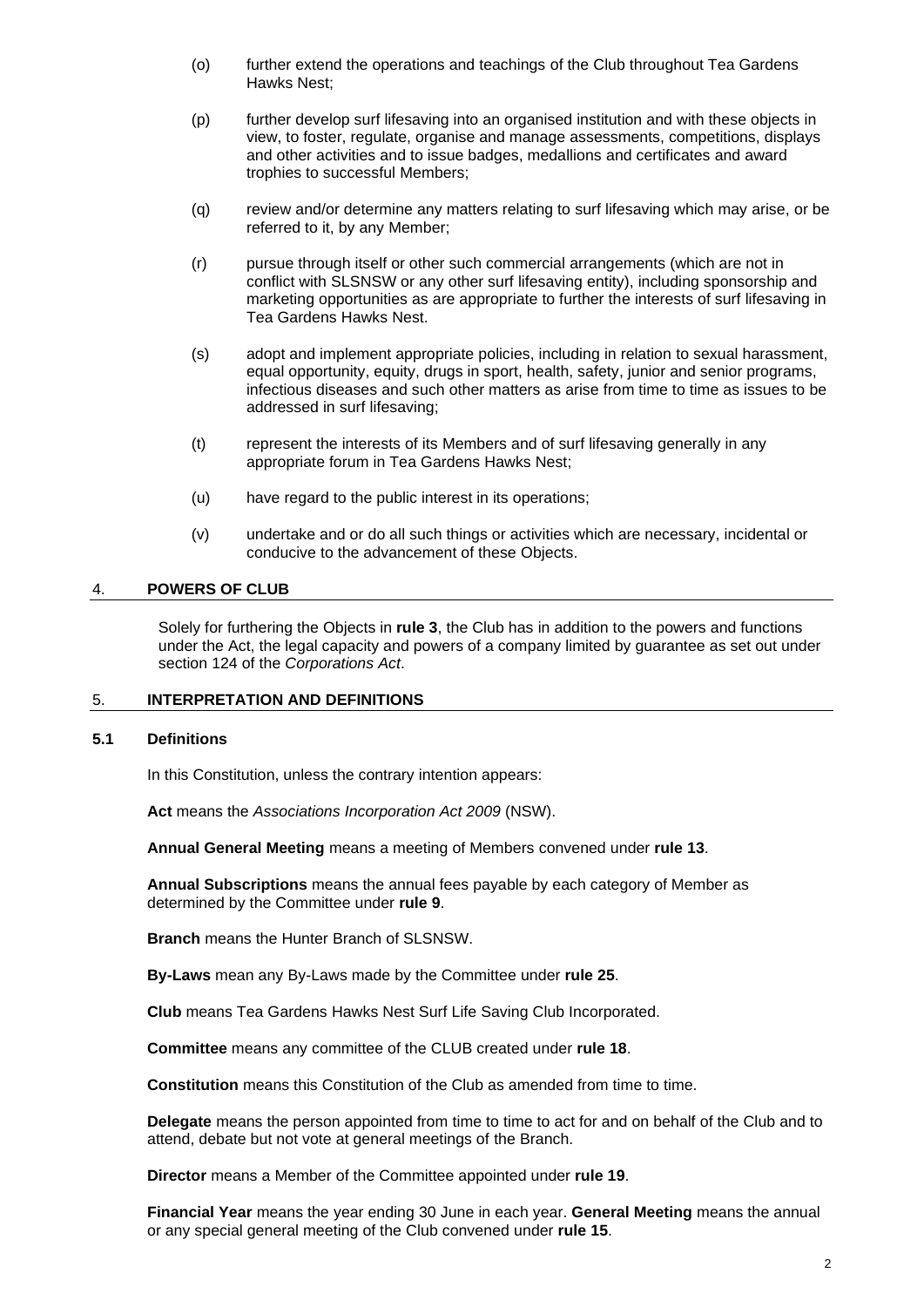**Intellectual Property** means all rights subsisting in copyright, business names, names, trademarks (or signs), logos, designs, equipment, images (including photographs, television, videos or films) or service marks (whether registered or registrable) relating to the Club or any championship, competition, series or event or surf lifesaving activity of or conducted, promoted or administered by the Club.

**Life Member** means an individual appointed as a Life Member of the Club under **rule [8.7](#page-10-2)**.

**Member** means any person recognised as a Member of the Club under **rule [8](#page-9-1)** from time to time.

**Objects** means the objects of the Club under **rule 3.**

**President** means the President for the time being of the Club appointed under **rule [18.2\(a\)](#page-17-1)**.

**Public Officer** means the person appointed to be the public officer of the Club under **rule 23.2**.

**Register** means the register of Members kept under **rule [10.1](#page-11-3)**.

**Relevant Documents** means the records and other documents, however recorded compiled or stored, that relate to the Club and management of the Club and includes membership records, financial statements, financial records, and records and documents relating to transactions, dealings, business or property of the Club.

**Seal** means the common seal of the Club and includes any official seal of the Club.

**SLSA** means Surf Life Saving Australia Limited.

**SLSNSW** means the body recognised by SLSA as the body administering surf lifesaving in New South Wales.

**Special Resolution** means a special resolution passed in accordance with the Act.

**State** means and includes a State or Territory of Australia.

**SurfGuard** means the national membership and Club administration database owned by SLSA.

**Surf Life Saving Club** means a Surf Life Saving Club which is a Member of or otherwise affiliated with SLSNSW or SLSA.

**TGHNSLSC** means Tea Gardens Hawks Nest Surf Life Saving Club.

#### <span id="page-6-0"></span>**5.2 Interpretation**

In this Constitution:

- (a) A reference to a rule, regulation, schedule or annexure is to a rule, regulation, schedule or annexure of, or made under, this Constitution;
- (b) Words importing the singular include the plural and vice versa;
- (c) Words importing any gender include the other genders;
- (d) Headings are for convenience only and shall not be used for interpretation;
- (e) Words or expressions shall be interpreted in accordance with the provisions of the Act as they vary from time to time;
- (f) References to persons include natural persons, corporations and bodies politic, and any legal personal representatives, successors and permitted assigns of that person;
- (g) Except where the contrary intention appears, in this Constitution, an expression that deals with a matter under the Act has the same meaning as that provision of the Act.
- (h) A reference to a statute, ordinance, code or other law includes regulations and other statutory instruments under it and consolidations, amendments, re-enactments or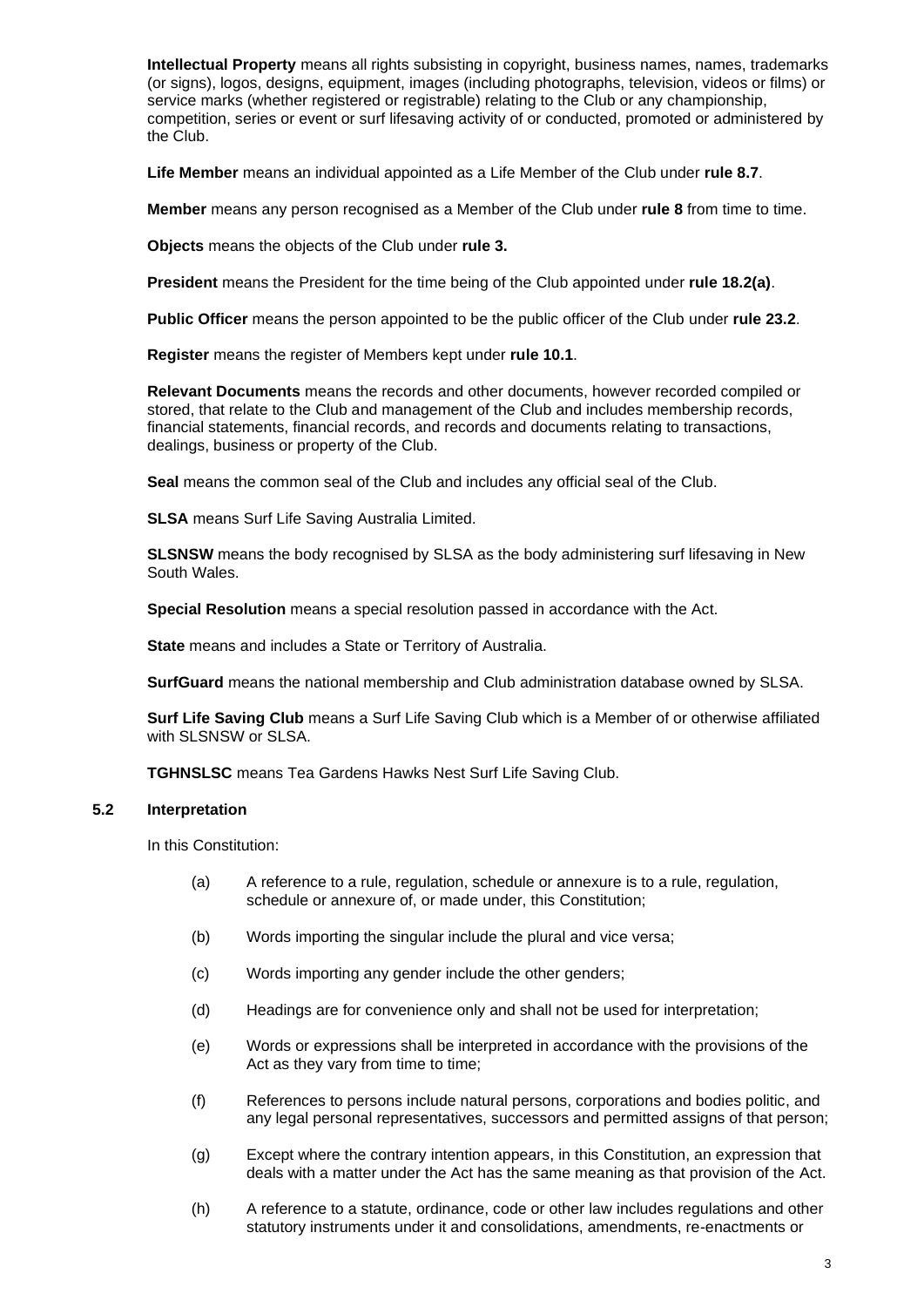replacements of any of them (whether of the same or any legislative authority having jurisdiction); and

(i) Expressions referring to "writing" shall unless the contrary intention appears, be construed as including references to printing, photography, electronic and other modes of representing or reproducing words in a visible form, including messages sent by electronic mail or on social media platforms and those similar.

# <span id="page-7-0"></span>**5.3 Enforceability**

If any provision of this Constitution or any phrase contained in it is invalid or unenforceable in any jurisdiction, the phrase or provision shall be read down for the purpose of that jurisdiction, if possible, so as to be valid and enforceable. If it cannot be so read down the provision shall be severed to the extent of the invalidity or unenforceability. The remaining provisions of this Constitution and its validity or enforceability shall not be affected by the severance in any other jurisdiction.

# <span id="page-7-1"></span>6. **STATUS AND COMPLIANCE OF CLUB**

# **6.1 Recognition of Club**

<span id="page-7-2"></span>Subject to compliance with this Constitution, the Branch constitution, the SLSNSW constitution, the SLSA constitution and SLSA regulations and any lifesaving or patrol services agreement between the Club and SLSNSW the Club shall continue to be recognised as a Member of the Branch and of SLSNSW and shall administer surf lifesaving activities at Hawks Nest in accordance with the Objects.

# <span id="page-7-3"></span>**6.2 Compliance of Club**

The Members acknowledge and agree the Club shall:

- (a) be or remain incorporated in New South Wales;
- (b) appoint a Delegate annually to represent the Club at general meetings of the Branch;
- (c) nominate such other persons as may be required to be appointed to Branch or SLSNSW committees from time to time under this Constitution or the Branch constitution or SLSNSW constitution or otherwise;
- (d) forward to the Branch and SLSNSW a copy of its constituent documents and details of its Directors;
- (e) adopt the objects of SLSNSW (in whole or in part as are applicable to the Club) and adopt rules which reflect, and which are, to the extent permitted or required by the Act, generally in conformity with the Branch and SLSNSW constitutions;
- (f) apply its property and capacity solely in pursuit of the Objects and surf lifesaving;
- (g) do all that is reasonably necessary to enable the Objects to be achieved;
- (h) act in good faith and loyalty to ensure the maintenance and enhancement of surf lifesaving, its standards, quality and reputation for benefit of the Members and surf lifesaving;
- (i) at all times act on behalf of and in the interests of the Members and surf lifesaving; and
- (j) by, adopting the objects of SLSNSW, abide by the SLSNSW constitution, save that in the event of any inconsistency or conflict between the SLSNSW constitution and the Constitution , the Constitution shall take precedence and prevail

# <span id="page-7-4"></span>**6.3 Operation of Constitution**

The Club and the Members acknowledge and agree: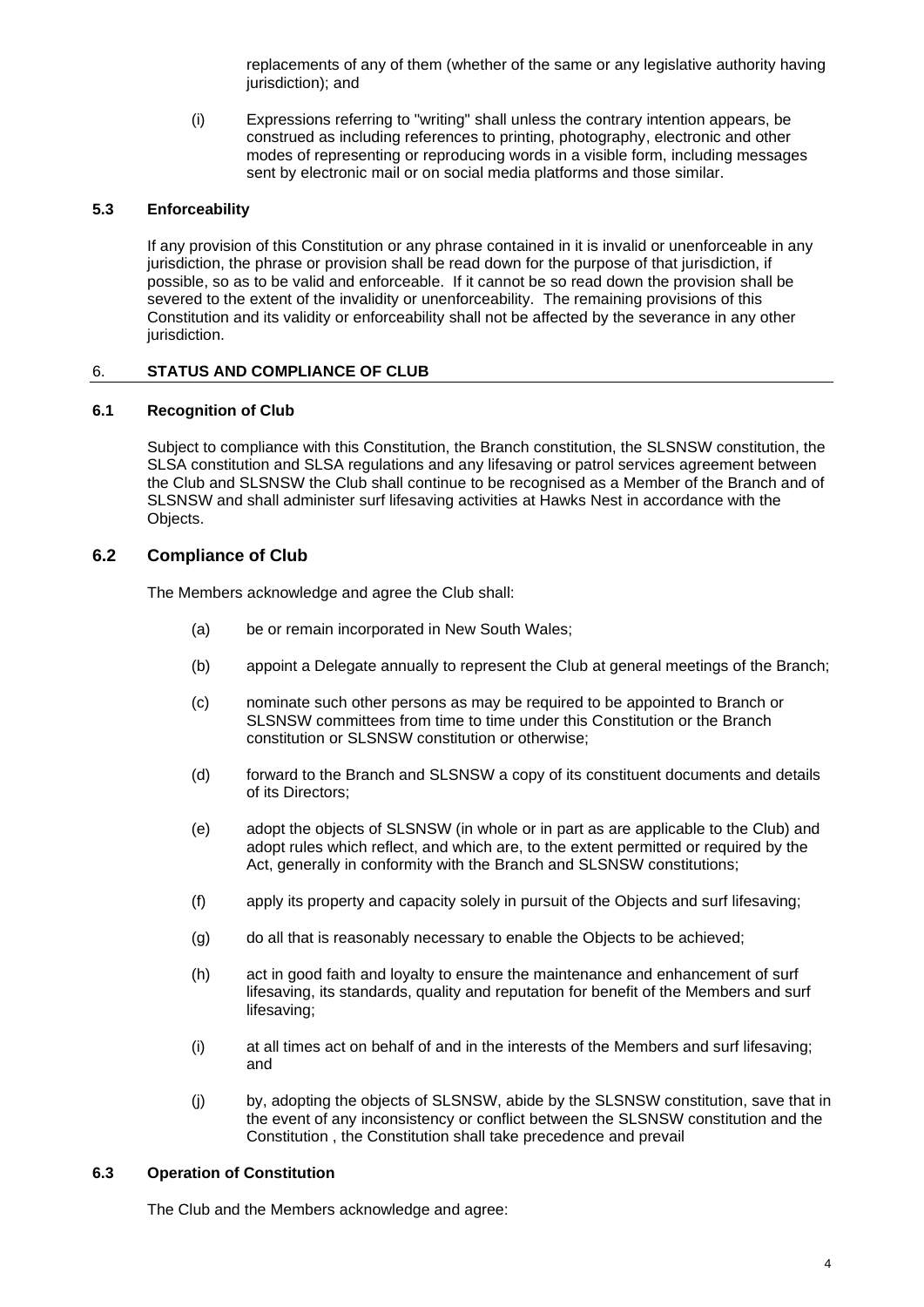- (a) that they are bound by this Constitution and that this Constitution, operates to create uniformity in the way in which the Objects and surf lifesaving are to be conducted, promoted, encouraged, advanced and administered throughout Tea Gardens Hawks Nest.
- (b) to ensure the maintenance and enhancement of surf lifesaving, its standards, quality and reputation for the benefit of the Members and surf lifesaving;
- (c) not to do or permit to be done any act or thing which might adversely affect or derogate from the standards, quality and reputation of surf lifesaving and its maintenance and enhancement;
- (d) to promote the economic and community services success, strength and stability of each other and to act interdependently with each other in pursuit of their respective objects;
- (e) to act in the interests of surf lifesaving and the Members;
- (f) where the Club, acting reasonably, CONSIDERS that a Member has allegedly:
	- (A) breached, failed, refused or neglected to comply with a provision of this Constitution, the By-Laws, or any resolution or determination of the Club; or
	- (B) acted in a manner prejudicial to the Objects and interests of the Club and/or surf lifesaving; or
	- (C) brought themselves, the Club, any Surf Life Saving Club or surf lifesaving (including the Branch, SLSNSW and/or SLSA) into disrepute;

the Club may after allowing the Member a reasonable opportunity to explain and defend any such allegation, adjudicate and if necessary penalise the Member with such penalty as it in all of the circumstances including any mitigating circumstances presented on behalf of the Member and acting reasonably,thinks appropriate.

# <span id="page-8-0"></span>7. **CLUB'S CONSTITUTION**

# <span id="page-8-1"></span>**7.1 Constitution of the Club**

The Constitution will clearly reflect the objects of SLSNSW and shall generally conform with the Branch and SLSNSW constitutions, subject to any requirements in the Act, and at least to the extent of:

- (a) the objects of SLSNSW;
- (b) the structure and membership categories of SLSA (if any);
- (c) recognising SLSA as the national peak body for surf lifesaving in Australia;
- (d) recognising SLSNSW as the peak body for lifesaving in New South Wales;
- (e) recognising the Branch; and
- (f) such other matters as are required to give full effect to the SLSNSW Constitution;

with such incidental variations as are necessary having regard to the Act.

#### <span id="page-8-2"></span>**7.2 Operation of the Branch and SLSNSW Constitution**

(a) The Club will take all steps to ensure its Constitution is in conformity with the Branch and SLSNSW constitutions at least to the extent set out in **rule [7.1](#page-8-1)** and in respect of those matters set out in **rule [7.1](#page-8-1)** shall ensure this Constitution is amended in conformity with future amendments made to the Branch, SLSNSW and SLSA constitutions, subject to any prohibition or inconsistency in the Act.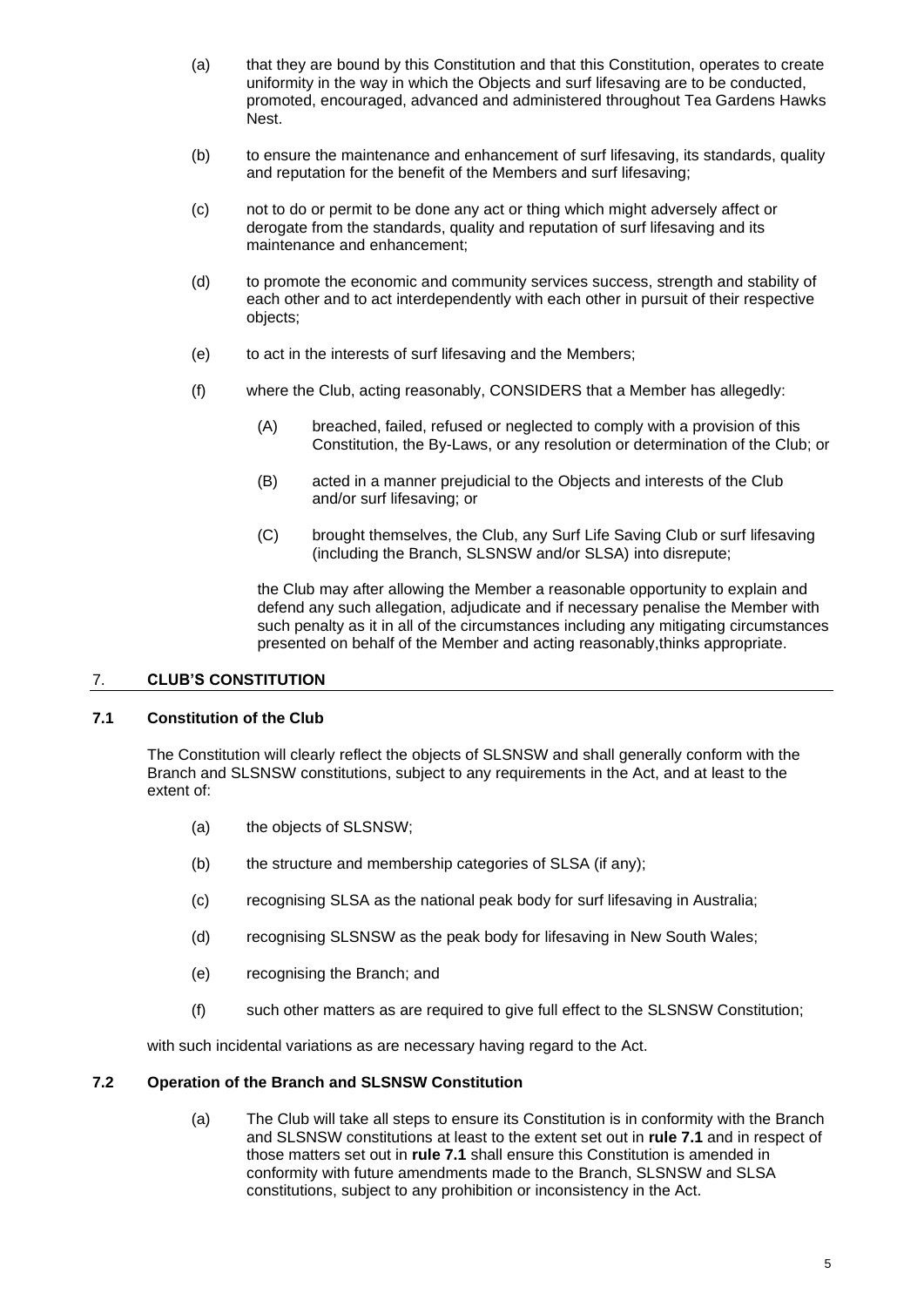(b) The Club shall provide to the Branch and SLSNSW a copy of its Constitution and all amendments to this document. The Club acknowledges and agrees that SLSNSW has power to veto any provision in its Constitution which, in SLSNSW's opinion, is contrary to the objects of SLSNSW.

# <span id="page-9-0"></span>**7.3 Alteration of Constitution**

<span id="page-9-3"></span>The Constitution of the Club shall not be altered except by Special Resolution in accordance with the Act, and in compliance with all other procedures under the Act (if any).

# <span id="page-9-1"></span>8. **MEMBERSHIP OF CLUB**

# <span id="page-9-2"></span>**8.1 Minimum Number of Members**

The Club must have at least twenty (20) Patrol Members.

# <span id="page-9-4"></span>**8.2 Categories of Member**

Subject always to the SLSA Membership directives in Part 6 of the SLSA Regulations the Club is authorised to establish such categories of members as it requires and considers necessary in the context of the Club and the requirements of SLSNSW. Clubs should provide membership in the following general categories of membership:

- (a) **Junior membership**: Shall be a person who shall be a minimum age of five (5) years and up to a maximum age of fourteen (14) years and such person shall be required to gain the relevant Surf education Certificate for that person's age group. Junior members are not entitled to vote at General Meetings.
- (b) **Active & Award membership**: Shall be a minimum of 15 years and hold a SLSA award that allows them to fulfill patrol and Club obligations. Active & Award members have the right to be present, to debate and to vote at General Meetings.
- (c) **Reserve Active membership**: may be granted to Active members who have satisfactorily completed (from gaining of the Bronze Medallion) at least eight (8) years of Patrol and Club obligations as provided by SLSA and Club constitution. This membership is not automatic, but shall be granted by resolution of the committee. Resevre Active members have the right to be present, to debate and to vote at General Meetings.
- (d) **Associate membership**: may or may not have a SLSA award. Assosciate members shall not have voting rights unless elected to office or position. If elected to position the Associate member will have the same voting rights as Active & Award member's.
- (e) **Life Membership:** may be granted by the Club as per **rule 8.7.** Life members have the right to be present, to debate and to vote at General Meetings.
- (f) **Community membership**: may be granted by the club from time to time. Community memberships are not entitled to voting rights.

# <span id="page-9-5"></span>**8.3 Application for Membership**

An application for membership by an individual must be:

- (a) in writing on the form prescribed from time to time by SLSNSW and/or SLSA, from the applicant and lodged with the Club; or
- (b) submitted online via the Lifesaving Online membership portal and in accordance with the process (if any) as proscribed by the Committee from time to time; and
- (c) accompanied by the appropriate fee, if any.

# <span id="page-9-6"></span>**8.4 Discretion to Accept or Reject Application**

- (a) The Club may, acting reasonably and in good faith, accept or reject an application whether the applicant has complied with the requirements in **rule [8.3](#page-9-5)** or not and shall not be required or compelled to provide any reason for such acceptance or rejection.
- (b) Where the Club accepts an application the applicant shall, subject to notification to the Branch and SLSNSW, become a Member.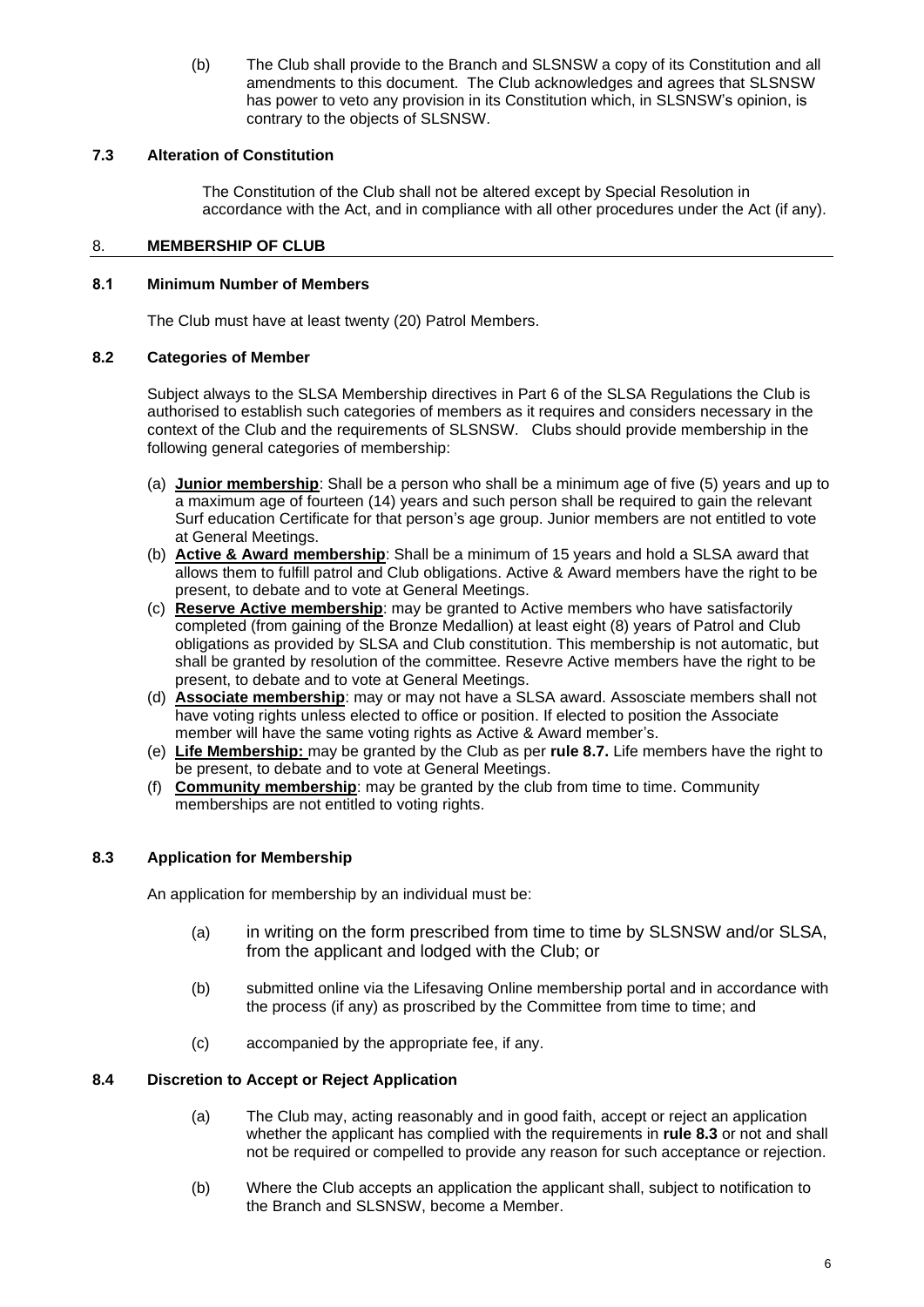- (c) Unless otherwise determined by SLSNSW membership of the Club shall be deemed to commence upon acceptance of the application by the Club. The Register shall be updated accordingly as soon as practicable.
- (d) If the Club rejects an application, it shall refund any fees forwarded with the application, and the application shall be deemed rejected by the Club. No reasons for rejection need be given and there is no right of appeal.

# <span id="page-10-0"></span>**8.5 Renewal of Membership**

- (a) Members must re-apply annually for renewal of membership of the Club in accordance with the procedures set down by the Club from time to time. **Rule 8.4** applies to applications for renewal of membership.
- (b) Upon re-application a Member must provide details of any change in their personal details, and any other information reasonably required by the Club.

# <span id="page-10-1"></span>**8.6 Membership Transitional Arrangements**

Notwithstanding any other rule of this Constitution, the transitional arrangements in **rule 36** shall apply to the continuation of membership from the date of adoption of this Constitution.

# <span id="page-10-2"></span>**8.7 Life Members**

- (a) The Committee may recommend to the Annual General Meeting that any Member who has rendered distinguished service to the Club for a minimum of 15 years and surf lifesaving, where such service is deemed to have assisted the advancement of the Club and surf lifesaving in Tea Gardens Hawks Nest be appointed as a Life Member.
- (b) This recommendation must be placed in writing 4 weeks prior to the Annual General Meeting for the Committee's approval to be taken to the life Membership Panel. It is recommended that the Life Membership Panel consist of 3 persons being made up of 1 Life Member, 1 Committee Member and 1 independent person. The recommendation of the Panel is to be sent back to the Committee prior to the AGM.
- (c) A vote at the Annual General Meeting to confer life membership on the recommendation of the Committee and Panel will be conducted with the same rules as Rule 16.3.
- (d) A Member must accept or reject the Club's resolution to confer life membership in writing. Upon written acceptance, the Member's details shall be entered upon the register, and from the time of entry on the register the Member shall be a Life Member.
- (e) Life Members still need to comply with **Rule 8.5** but their cost of renewal will be covered by the club.
- (f) Life Memberships are still applicable to all rules held within this constitution.

# <span id="page-10-3"></span>**8.8 Effect of Membership**

- (a) Members acknowledge and agree that:
	- (A) this Constitution constitutes a contract between each of them and the Club and that they are bound by this Constitution and the Regulations;
	- (B) they shall comply with and observe this Constitution and the Regulations;
	- (C) by submitting to this Constitution and the Regulations they are subject to the jurisdiction of the Club, Branch, SLSNSW and SLSA;
	- (D) this Constitution and Regulations are necessary and reasonable for promoting the Objects;
	- (E) neither membership of the Club nor this Constitution gives rise to: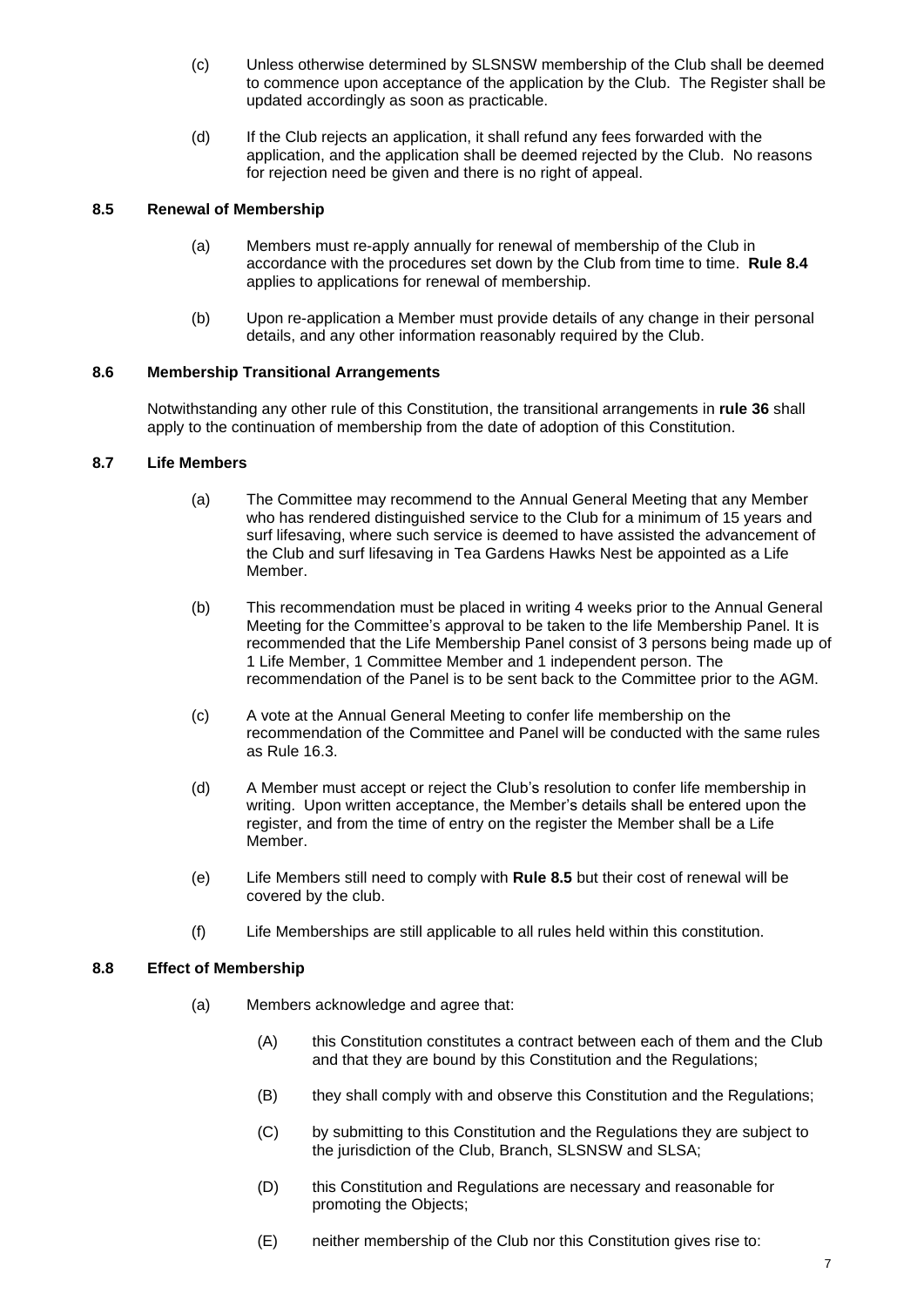- (1) any proprietary right of Members in, to or over the Club or its property or assets;
- (2) any automatic right of a Member to renewal of their membership of the Club;
- (3) subject to the Act and the Club acting in good faith, the right of Members to natural justice, unless expressly provided for in this Constitution; and
- (F) they are entitled to all benefits, advantages, privileges and services of their membership as determined by the Committee.
- (b) A right, privilege or obligation of a person by reason of their membership of the Club:
	- (A) is not capable of being transferred or transmitted to another person; and
	- (B) terminates upon the cessation of membership whether by death, refusal, resignation or otherwise.

#### <span id="page-11-0"></span>**8.9 Liability of Members**

The liability of the Members of the Club is limited.

# <span id="page-11-1"></span>9. **SUBSCRIPTIONS AND FEES**

- (a) The Annual Subscription and any other fees or levies payable by Members or categories of Members to the Club, the benefits which apply, the time for, and manner of payment, shall be determined by the Committee from time to time.
- (b) The Committee Is empowered to prevent any Member who's Annual Subscription or any other fees are in arrears from exercising the whole or any of the rights or privileges of membership of the Club, including but not limited to the right to vote at General Meetings. There is no right of appeal where the Committee exercises its rights under this **rule 9(b)**.

# <span id="page-11-2"></span>10. **REGISTERS**

#### <span id="page-11-3"></span>**10.1 eClub to Keep Register of Membrs**

The Club shall keep and maintain a Register of Members in which shall be entered:

- (a) the full name and address of the Member;
- (b) the category of membership of the Member;
- (c) the date on which the Member became a Member;
- (d) any other information determined by the Committee; and
- (e) for each former Member, the date of ceasing to be a Member.

# <span id="page-11-7"></span><span id="page-11-4"></span>**10.2 Use of SurfGuard**

SurfGuard shall be used as the Register of Members.

#### <span id="page-11-5"></span>**10.3 Changes to Member Details**

Members shall provide notice of any change and required details to the Club within one month of such change.

#### <span id="page-11-6"></span>**10.4 Inspection of Register**

Inspection of the Register will only be available as required by the Act and under **rule [34\(b\)](#page-27-4)**.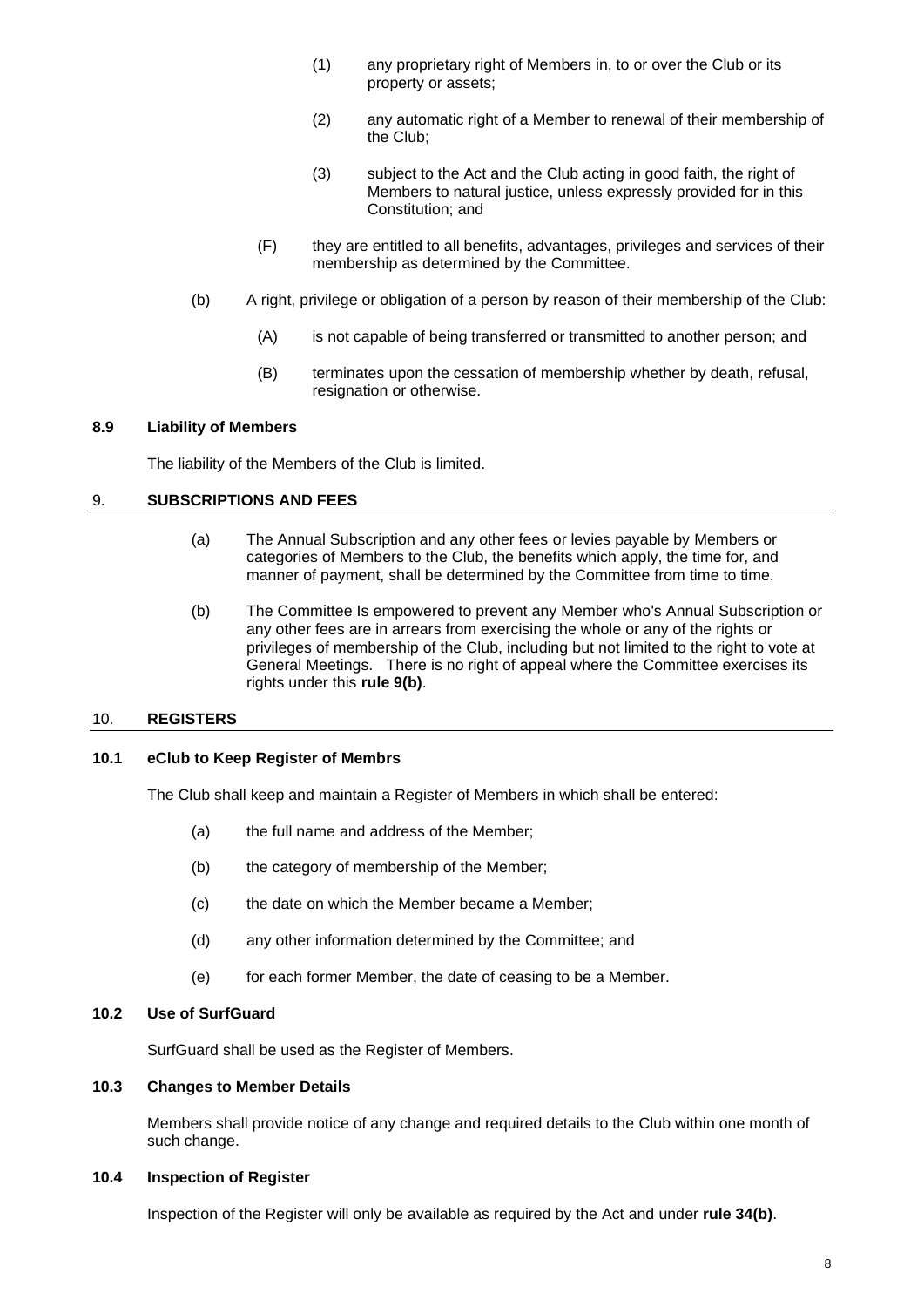# <span id="page-12-0"></span>**10.5 Use of Register**

Subject to confidentiality considerations and privacy laws, the Register may be used by the Club to further the Objects, as the Committee considers appropriate.

### <span id="page-12-1"></span>11. **DISCONTINUANCE OF MEMBERSHIP**

#### <span id="page-12-2"></span>**11.1 Discontinuance by Notice of Resignation**

A Member having paid all arrears of fees payable to the Club may resign or withdraw from membership of the Club by giving notice in writing to the Club of resignation or withdrawal.

#### <span id="page-12-7"></span><span id="page-12-3"></span>**11.2 Discontinuance by Breach**

- (a) Membership of the Club may be discontinued by the Committee upon breach of any clause of this Constitution, including but not limited to the failure to pay any monies owed to the Club, failure to comply with the By-Laws or any resolution or determination made or passed by the Committee.
- (b) Subject to this Constitution, Membership shall not be discontinued by the Committee under **rule [11.2\(a\)](#page-12-7)** without the Committee first giving the accused Member the opportunity to explain the breach and/or remedy the breach. The accused Member shall be granted seven days notice of their right to appear and be heard by the Committee to explain the breach and/or remedy the breach.
- (c) Where a Member fails, in the Committee's view to adequately explain or remedy the breach, that Member's membership may be discontinued under **rule [11.2\(a\)](#page-12-7)** by the Club giving written notice of the discontinuance.
- (d) Any Member's membership that is discontinued under **rule [11.2\(a\)](#page-12-7)** shall have the right to appeal the discontinuation under the SLSA Regulations as amended from time to time.

#### <span id="page-12-4"></span>**11.3 Discontinuance by Failure to Pay Subscription**

- (a) A Member is taken to have resigned if:
	- (A) the Member's annual subscription is outstanding more than one month after the date on which subscription fees fall due and payable; or
	- (B) if no annual subscription is payable:
		- (1) the Club has made a written request to the Member to confirm that he or she wishes to remain a Member; and
		- (2) the Member has not, within three months after receiving that request, confirmed in writing that he or she wishes to remain a Member, or
	- (C) should a sufficient explanation be made to the Committee for the failure to pay subscription or reason for not responding to a request, the Committee shall have the power to restore the Membership upon payment of the amount due (if any).

# <span id="page-12-5"></span>**11.4 Resignation by Failure to Re-Apply**

If a Member has not re-applied for Membership with the Club within one month of re-application falling due, that Member's membership will be deemed to have ceased from that time.

# <span id="page-12-6"></span>**11.5 Amendment to the Register**

Where a Member resigns under this **rule [11](#page-12-1)** an entry, the date on which the Member ceased to be a Member, shall be recorded in the Register as soon as practicable under **rule [10.1\(e\)](#page-11-7)**.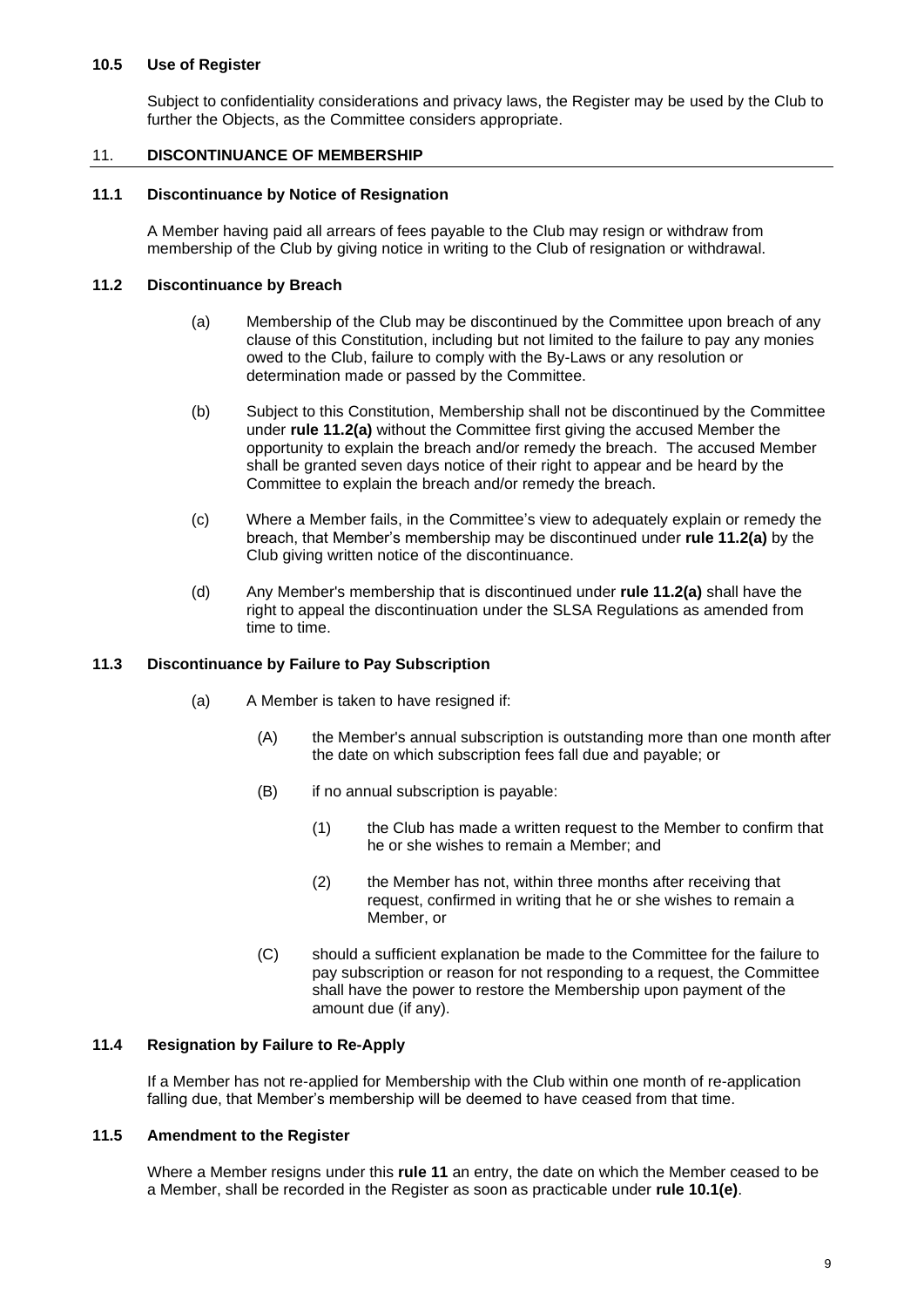# <span id="page-13-0"></span>**11.6 Forfeiture of Rights**

A Member who ceases to be a Member, for whatever reason, shall forfeit all rights in and claims upon the Club and its property and shall not use any surf lifesaving equipment or other property of the Club including Intellectual Property. Any Club documents, records or other property in the possession, custody or control of that Member shall be returned to the Club immediately.

#### <span id="page-13-1"></span>**11.7 Membership May be Reinstated**

Membership which has been discontinued under this **rule [11](#page-12-1)** may be reinstated at the discretion of the Committee, upon such conditions as it deems appropriate.

#### <span id="page-13-2"></span>**11.8 Refund of Membership Fees**

Membership fees or subscriptions paid by the discontinued Member may be refunded on a pro-rata basis to the Member upon discontinuance.

#### <span id="page-13-3"></span>12. **GRIEVANCES, JUDICIAL AND DISCIPLINE**

The Club adopts the grievances, judicial and discipline processes in the SLSA Member Protection Policy and SLSA Regulations as amended from time to time.

#### <span id="page-13-4"></span>13. **ANNUAL GENERAL MEETINGS**

#### <span id="page-13-11"></span><span id="page-13-5"></span>**13.1 Annual General Meeting to be Held**

- (a) The Club shall convene and hold an Annual General Meeting of its Members annually within six months after the end of the financial year and in accordance with the Act.
- (b) The Annual General Meeting of the Club shall, subject to the Act and to **rule [13.1\(a\)](#page-13-11)**, be convened at a time, date and venue to be determined by the Committee.

#### <span id="page-13-6"></span>**13.2 Business**

In addition to any business required to be transacted at the Annual General Meeting under the Act, the business of the Annual General Meeting shall include the consideration of accounts and the reports of the Committee and auditors, the election of Committee members under this Constitution, the motion for affiliation with the Branch and SLSNSW, the appointment and fixing of the remuneration of the auditors and any other business of which notice is given in accordance with this Constitution.

### <span id="page-13-7"></span>**13.3 Additional Meetings**

The Annual General Meeting shall be in addition to any other General Meetings that may be held in the same year. Any General Meeting other than an Annual General meeting is a Special General Meeting.

# <span id="page-13-8"></span>14. **SPECIAL GENERAL MEETINGS**

#### <span id="page-13-9"></span>**14.1 Special General Meetings May be Held**

The Committe may, whenever it thinks fit, convene a Special General Meeting of the Club and, where, but for this clause more than 15 months would elapse between Annual General Meetings, shall convene a Special General Meeting before the expiration of that period.

#### <span id="page-13-10"></span>**14.2 Request for Special General Meetings**

- (a) The Committee shall on the requisition in writing of 25% of Members entitled to vote convene a Special General Meeting.
- (b) The requisition for a Special General Meeting shall:
	- (A) state the object(s) of the meeting; and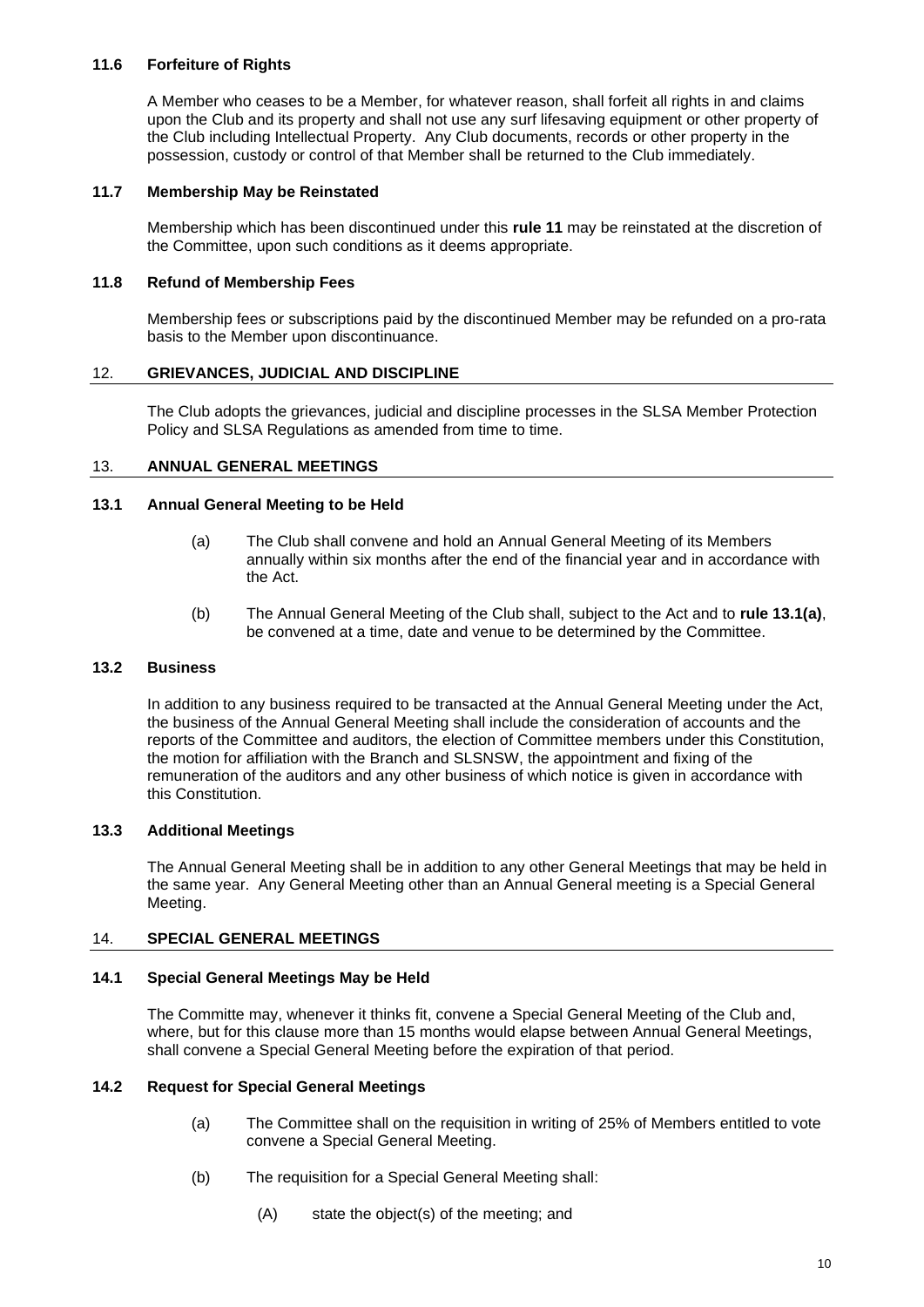- (B) be signed by the Members making the requisition; and
- (C) be sent to the Club.

The requisition may consist of several documents in a like form, each signed by one or more of the Members making the requisitions.

- (c) If the Committee does not cause a Special General Meeting to be held within one month after the date on which the requisition is sent to the Club, the Members making the requisition, or any of them, may convene a Special General Meeting to be held not later than three months after that date.
- (d) A Special General Meeting convened by Members under this Constitution shall be convened in the same manner, or as nearly as possible as that, in which meetings are convened by the Committee.

#### <span id="page-14-0"></span>15. **GENERAL MEETINGS**

#### <span id="page-14-1"></span>**15.1 Notice to be given for General Meetings**

- (a) Notice of every General Meeting shall be given to every Member entitled to receive notice, at the address appearing in the Register kept by the Club. The auditor (if any) and Committee shall also be entitled to notice of every General Meeting, which shall be sent to their last notified EMAIL address. No other person shall be entitled as of right to receive notices of General Meetings.
- (b) A notice of a General Meeting shall be in writing VIA EMAIL and shall specify the time, date and place of the meeting and shall state the business to be transacted at the meeting. Notice may be given in any form permitted under rule 30.
- (c) At least 21 days notice of a General Meeting shall be given to those Members entitled to receive notice, together with:
	- (A) the agenda for the meeting;
	- (B) any nominations for candidates to be elected to the Committee received under **rule [19.1](#page-18-4)**; and
	- (C) any notice of motion received from Members under **rule [15.2\(b\)](#page-14-4)**.
- (d) The accidental omission to give any notice of any General Meeting to any Member shall not invalidate the meeting or any resolution passed at any such meeting.

#### <span id="page-14-2"></span>**15.2 Business of Meeting**

- (a) No business other than that set out in the notice convening the meeting shall be transacted at the General Meeting.
- (b) A Member desiring to bring any business before a meeting shall give at least 30 days notice in writing of that business to the Club which shall include that business in a notice calling the next General Meeting after the receipt of the notice.

#### <span id="page-14-4"></span><span id="page-14-3"></span>**15.3 Quorum**

No business shall be transacted at any general meeting unless a quorum is present at the time when the meeting proceeds to business. A quorum for General Meetings of the Club shall be of 10 Members represented personally. If within 15 MINUTES after the appointed time for the commencement of a General Meeting, a quorum is not present, the meeting:

- (A) if convened upon the requisition of Members, shall be dissolved; and
- (B) in any other case, shall stand adjourned to:
	- (1) the same day in the next week at the same time and (unless Members are notified of an alternate venue) at the same place; or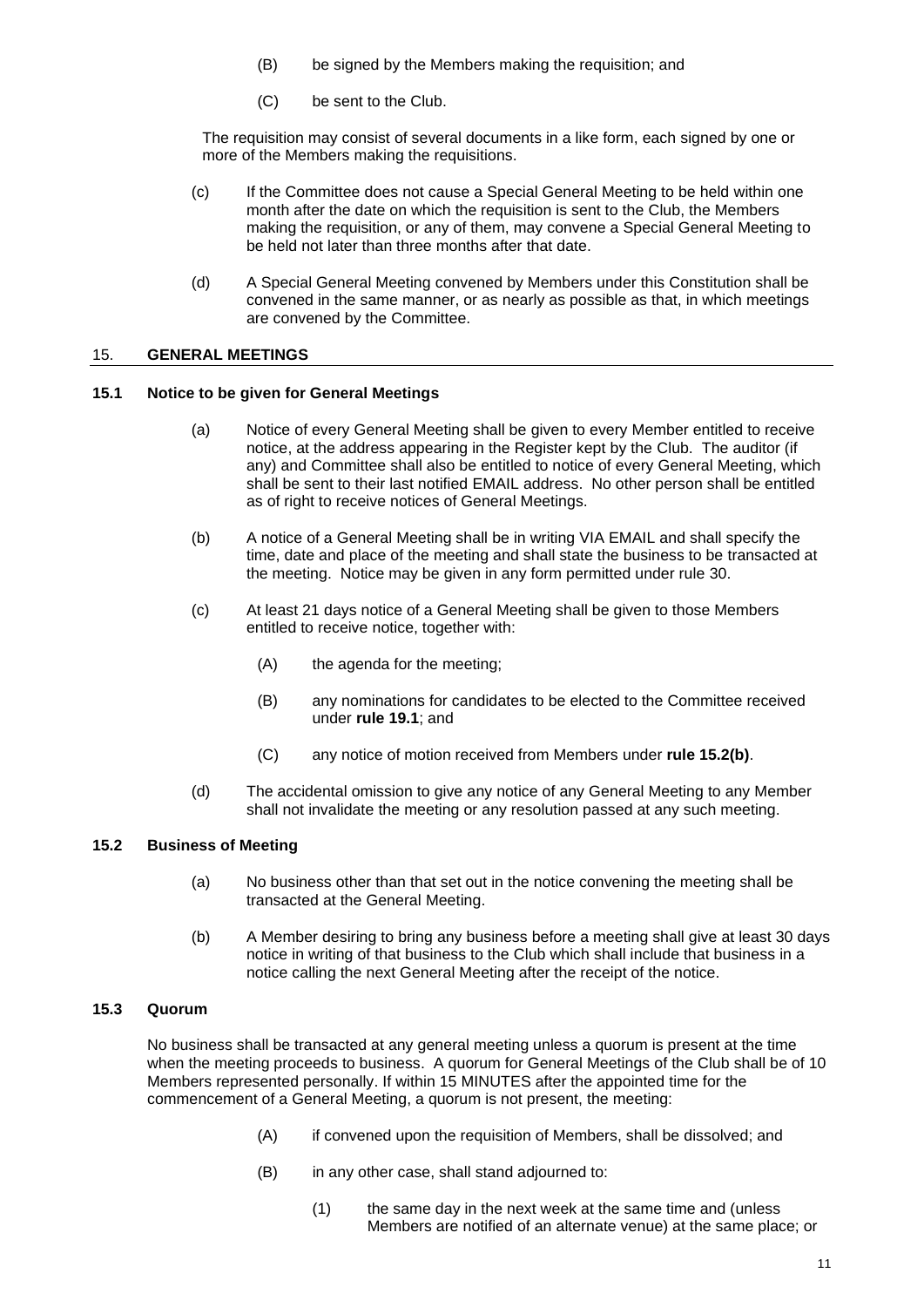(2) any date, time and place determined by the chairperson;

and if at the adjourned meeting a quorum is not present within half an hour after the time appointed for the commencement of the meeting, the meeting shall lapse.

# <span id="page-15-0"></span>**15.4 President to Chair**

The President shall, subject to this Constitution, preside as chairperson at every General Meeting except:

- (a) In relation to any election for which the President is a nominee; or
- (b) Where a conflict of interest exists.

If the President is not present or is unwilling or unable to preside the Members shall appoint one of the Directors to preside as chairperson for that meeting only.

# <span id="page-15-1"></span>**15.5 Chairperson May Adjourn Meeting**

- (a) The chairperson may, with the consent of any meeting at which a quorum is present, and shall, if so directed by the meeting, adjourn the meeting from time to time and from place to place but no business shall be transacted at any adjourned meeting other than the business left unfinished at the meeting from which the adjournment took place.
- <span id="page-15-7"></span>(b) When a meeting is adjourned for 30 days or more, a notice of the adjourned meeting shall be given as in the case of the original meeting.
- (c) Except as provided in rule [15.5\(b\)](#page-15-7) it shall not be necessary to give any notice of an adjournment or the business to be transacted at any adjourned meeting.

# <span id="page-15-8"></span><span id="page-15-2"></span>**15.6 Use of Technology**

- (a) A Member not physically present at a General Meeting may participate in the meeting by the use of any form of electronic communication that allows that Member and the Members present at the meeting to clearly and simultaneously communicate with each other.
- (b) A Member participating in a General Meeting under **rule [15.6\(a\)](#page-15-8)** is taken to be present at the meeting and, if the Member votes at the meeting, is taken to have voted in person.

# <span id="page-15-3"></span>16. **VOTING AT GENERAL MEETINGS**

# <span id="page-15-4"></span>**16.1 Members Entitled to Vote**

Subject to any other provision of this Constitution only, Active and Patrolling Rostered Reserve Active and Patrolling rostered Award members, over the age of 15 at the time of the meeting AND LIFE MEMBERS shall be entitled to vote and shall each have one vote at General Meetings.

# <span id="page-15-5"></span>**16.2 Voting Procedure**

- (a) Subject to this **rule [16](#page-15-3)**, votes at a General Meeting shall be given in person by those present and entitled to vote or by electronic means as per **Rule 15.6**.
- (b) Subject to **rule [16.4](#page-16-0)**, all questions arising at a General Meeting shall be determined on a show of hands.

# <span id="page-15-6"></span>**16.3 Recording of Determinations**

Unless a poll is demanded under **rule [16.4](#page-16-0)**, a declaration by the chairperson that a resolution has on a show of hands been carried or carried unanimously or by a 2/3<sup>rd</sup> majority or lost and an entry to that effect in the book containing the minutes of the proceedings of the Club shall be conclusive evidence of the fact without proof of the number of the votes recorded in favour of or against the resolution.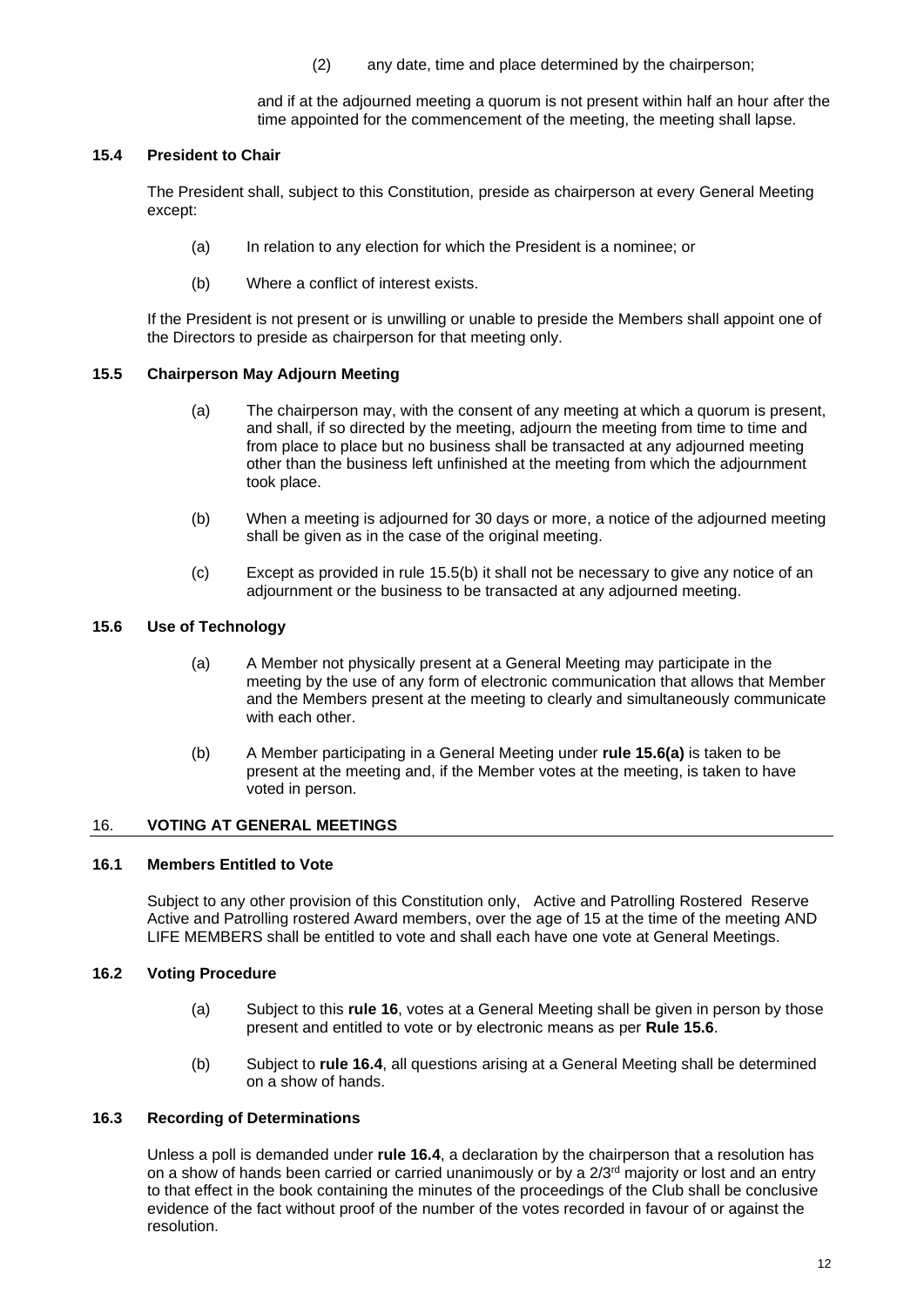- <span id="page-16-0"></span>(a) A poll may be demanded for any resolution put to the vote of the meeting (before or on the declaration of the result of the show of hands) by:
	- (A) the chairperson; or
	- (B) a simple majority of Members.
- (b) If a poll is duly demanded under this **rule [16.4](#page-16-0)**, it shall be taken in such manner and either at once or after an interval or adjournment or otherwise as the chairperson directs and the result of the poll shall be the resolution of the meeting at which the poll was demanded.

#### <span id="page-16-1"></span>**16.5 Casting Vote**

The chairperson SHALL NOT have a casting vote at General Meetings. Where voting at General Meetings is equal, the motion will be lost.

#### <span id="page-16-2"></span>**16.6 Proxy Voting**

Proxy voting is NOT permitted at any General Meeting.

#### <span id="page-16-3"></span>**16.7 Postal Voting**

No motion shall be determined by a postal ballot unless determined by the Committee. If the Committee so determines, the postal ballot shall be conducted under the procedures set by the Committee from time to time.

#### <span id="page-16-4"></span>17. **MINUTES OF GENERAL MEETINGS**

- (a) The Committee must ensure that minutes are taken and kept of each General Meeting.
- (b) The minutes must record:
	- (A) the business considered at the meeting;
	- (B) any resolution on which a vote is taken and the result of the vote; and
	- (C) the names of all persons present at all meetings.
- (c) In addition, the minutes of each Annual General Meeting must include:
	- (A) any reports or financial statements submitted to the Members at the Annual General Meeting; and
	- (B) any audited accounts and auditor's report or report of a review accompanying the financial statements that are required under the Act.

#### <span id="page-16-5"></span>18. **COMMITTEE**

# <span id="page-16-6"></span>**18.1 Powers of The Committee**

- (a) The affairs of the Club shall be managed by the Committee constituted under **rule [18.2](#page-17-0)**.
- (b) Subject to this Constitution and the Act, the Committee:
	- (A) shall control and manage the business and affairs of the Club;
	- (B) may exercise all such powers and functions as may be exercised by the Club other than those powers and functions that are required by this Constitution to be exercised by the Members in General Meeting; and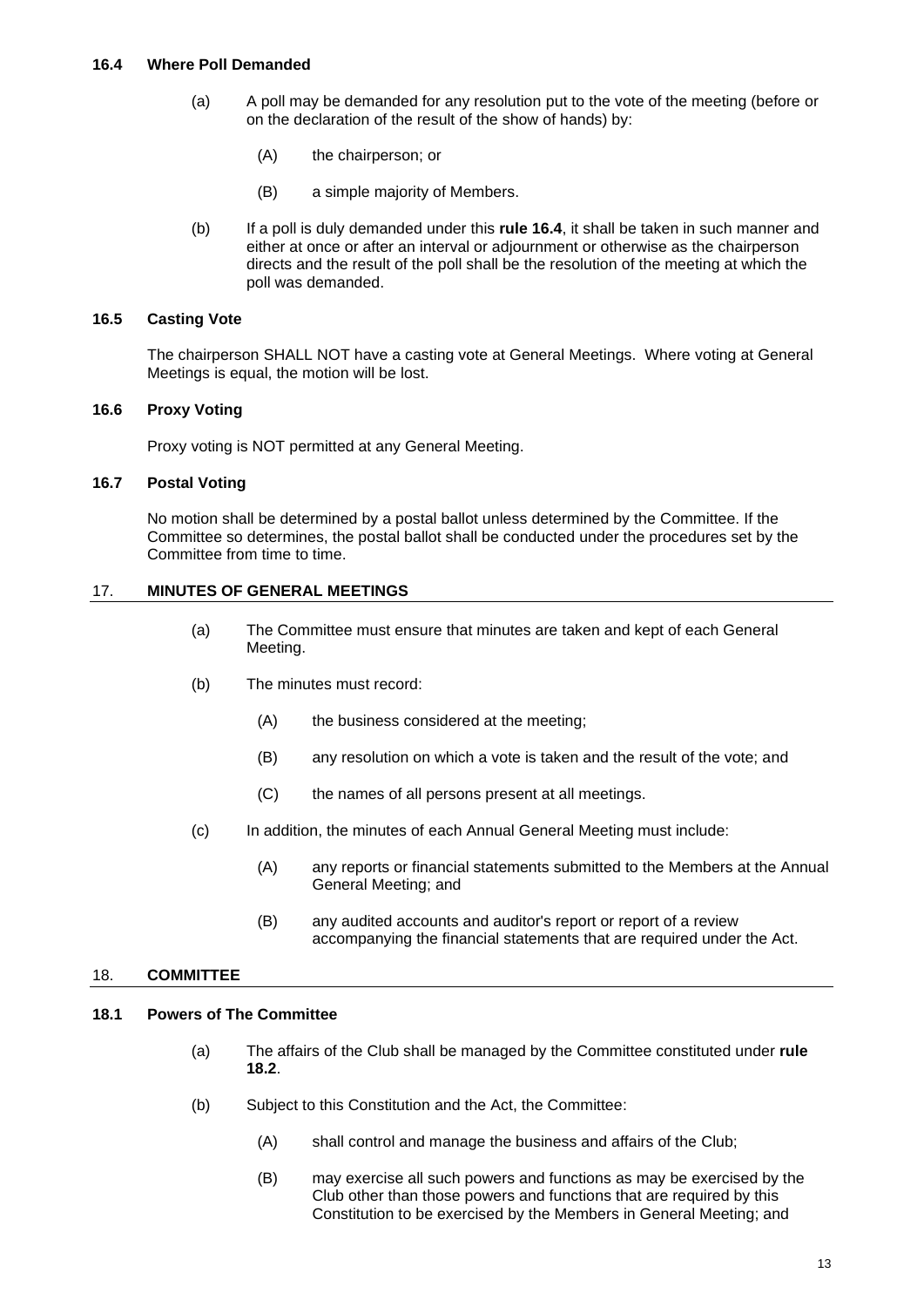(C) has power to perform all such acts and things as appear to the Committee to be essential for the proper management of the business and affairs of the Club.

# <span id="page-17-0"></span>**18.2 Composition of Executive Committee**

<span id="page-17-1"></span>The Committee Executive shall comprise:

- (a) The President;
- (b) The Vice President
- (c) The Director of Administration
- (d) The Registrar
- (e) The Director of Finance
- (f) The Director of Life Saving
- (g) The Director of Nippers
- (h) The Director of Education
- (i) The Public Officer

who must all be Members and who shall be elected under **rule [19](#page-18-3)**.

The Sub Committee:

- (a) The Duty Officer
- (b) Member Protection Officer
- (c) Officer of Gear
- (d) Officer of IRB
- (e) Licensee
- (f) Officer of Bar Administration
- (g) Officer of Nippers Administration
- (h) Officer of Training
- (i) Officer of First Aid
- (j) Officer of WHS
- (k) Officer of Surf Sports
- (l) Officer of Youth
- (m) Officer of Technology
- (n) Boat Captain
- (o) Hall Hire
- (p) Sponsorship
- (q) Social administrator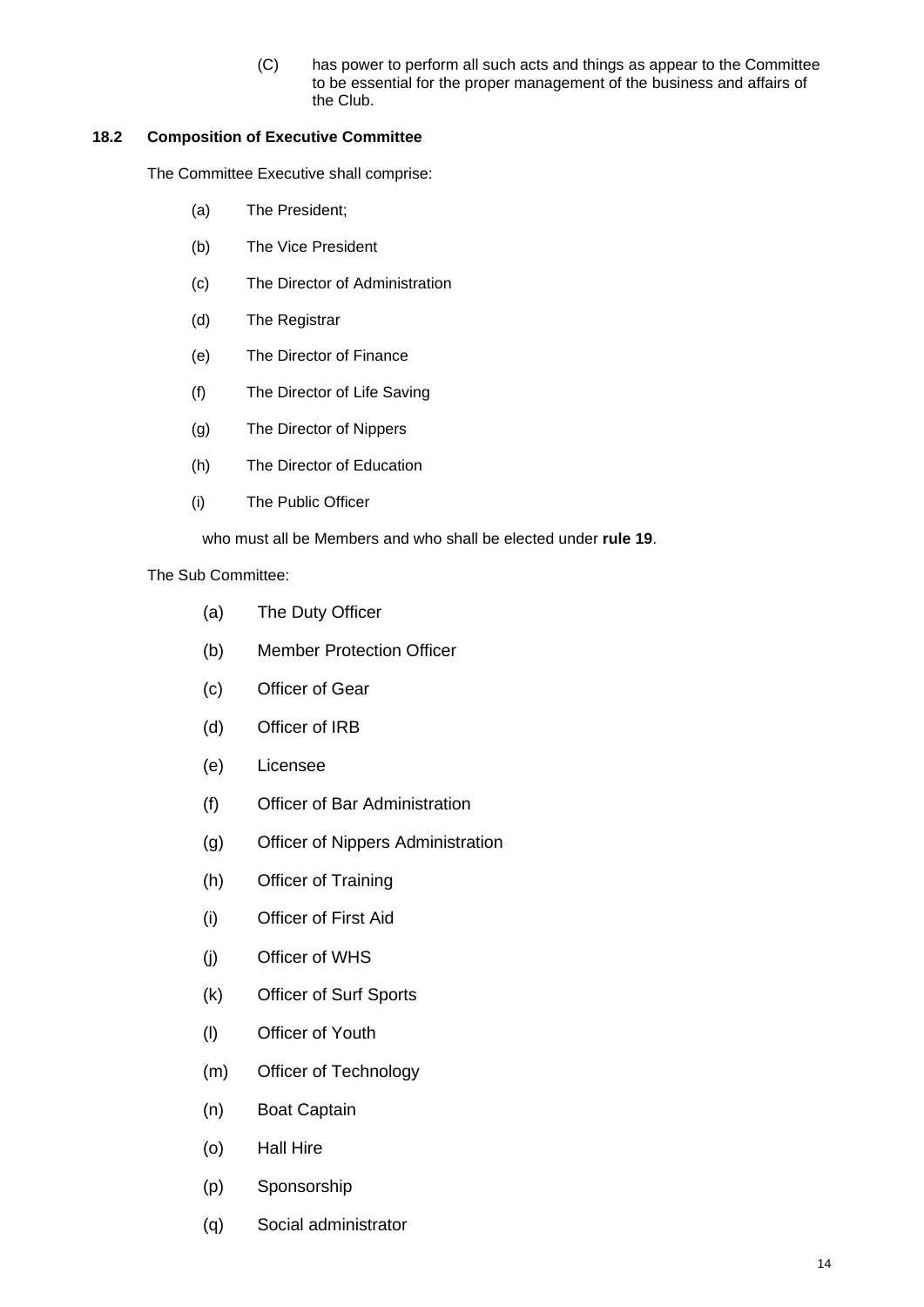# <span id="page-18-0"></span>**18.3 Right to Co-Opt**

It is expressly acknowledged that the Committee may co-opt any person with appropriate experience or expertise to assist the Committee in respect of such matters and on such terms as the Committee thinks fit. Any person so co-opted shall not be a Director, and shall not exercise the rights of a Director, but shall act in an advisory role only.

# <span id="page-18-1"></span>**18.4 Appointment of Delegate**

- (a) The Committee shall, from amongst its Members, appoint a Delegate to attend general meetings of the Branch for such term as the Committee determines, and otherwise in accordance with the Branch Constitution.
- (b) The Club must advise the Branch in writing of its Delegate.

#### <span id="page-18-2"></span>**18.5 Transitional Arrangements**

Notwithstanding any other rule of this Constitution, the transitional arrangements set out in **rule 36**  shall apply from the date of adoption of this Constitution.

#### <span id="page-18-3"></span>19. **ELECTION OF COMMITTEE MEMBERS**

#### <span id="page-18-4"></span>**19.1 Nominations of Candidates**

- (a) The Club shall call for nominations for candidates to be elected to the Committee not less than **42** days prior to the Annual General Meeting. When calling for nominations the Club shall also provide details of the necessary qualifications and job description for the positions (if any). Qualifications and job descriptions shall be as determined by the Committee from time to time.
- (b) Candidates must:
	- (A) be aged 18 years or over; and
	- (B) reside in Australia.
- (c) Nominations of candidates for election as Committee members shall be:
	- (A) made in writing, signed by two Members and accompanied by the written consent of the nominee (which may be endorsed on the form of nomination); and
	- (B) delivered to the Club not less than **5** days before the date fixed for the holding of the Annual General Meeting.
	- (C) Where no nominations have been received, nominations may be made from the floor.

The Club shall send the nominations to the Members entitled to receive notice under **rule [15.1](#page-14-1)**.

- (d) If insufficient nominations are received to fill all available vacancies on the Committee:
	- (A) the candidates nominated shall, subject to declaration by the chairperson, be deemed to be elected; and
	- (B) all remaining positions will be deemed casual vacancies under **rule [20.3](#page-20-0)**.
- (e) If the number of nominations received is equal to the number of vacancies to be filled, the persons nominated shall, subject to declaration by the chairperson, be deemed to be elected.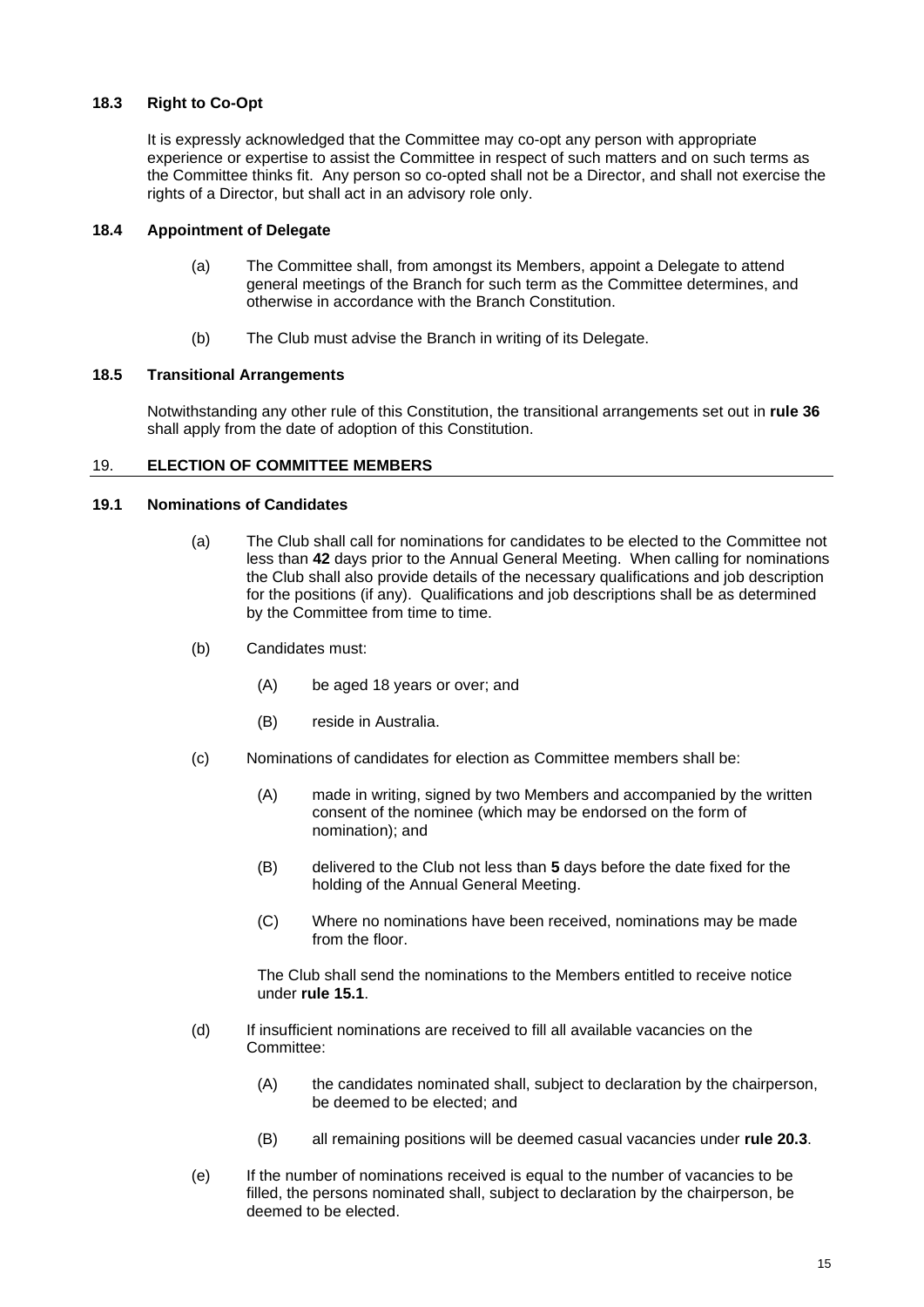(f) If the number of nominations exceeds the number of vacancies to be filled, voting papers shall be prepared containing the names of the candidates in alphabetical order, for each vacancy on the Committee.

# <span id="page-19-0"></span>**19.2 Voting Procedures**

Elections shall be conducted by such means as is prescribed by the Committee.

# <span id="page-19-1"></span>20. **VACANCY ON THE COMMITTEE**

# <span id="page-19-2"></span>**20.1 Grounds for Termination of Committee Members**

For the purposes of this Constitution, the office of a Director becomes vacant if the Director:

- (a) ceases to be a Member;
- (b) dies;
- (c) becomes bankrupt or makes any arrangement or composition with their creditors generally;
- (d) becomes of unsound mind or a person whose person or estate is liable to be dealt with in anyway under the law relating to mental health;
- (e) resigns their office in writing to the Club;
- (f) is absent from meetings of the Committee held during a period of three months without having previously obtained leave of absence in accordance with **rule [21.5](#page-21-1)** or provided reasonable excuse for such absence;
- (g) without the prior consent or later ratification of the Members in General Meeting holds any office of profit under the Club;
- (h) is directly or indirectly interested in any contract or proposed contract with the Club and fails to declare the nature of his interest;
- (i) is removed from office in accordance with this Constitution;
- (j) has been expelled or suspended from membership (without further recourse under this Constitution or any of the Constitutions of the Branch, SLSNSW or SLSA);
- (k) in the opinion of the Committee (but subject always to this Constitution):
	- (A) has acted in a manner unbecoming or prejudicial to the Objects and interests of the Club; or
	- (B) has brought themselves or the Club or surf lifesaving into disrepute; or
- (l) Would otherwise be prohibited from being a director of a corporation under the *Corporations Act*.

# <span id="page-19-4"></span><span id="page-19-3"></span>**20.2 Removal of a Committee Member**

- (a) The Club in a General Meeting may by Special Resolution remove any Committee Member, before the expiration of their term of office and appoint another Member in their place to hold office until the expiration of the term of the first mentioned Committee member.
- (b) Where the Committee Member to whom a proposed resolution referred to in **rule [20.2](#page-19-3)[\(a\)](#page-19-4)** makes representations in writing to the President and requests that such representations be notified to the Members, the President may send a copy of the representations to each Member or, if they are not so sent, the Committee Member may require that they be read out at the meeting, and the representations shall be so read.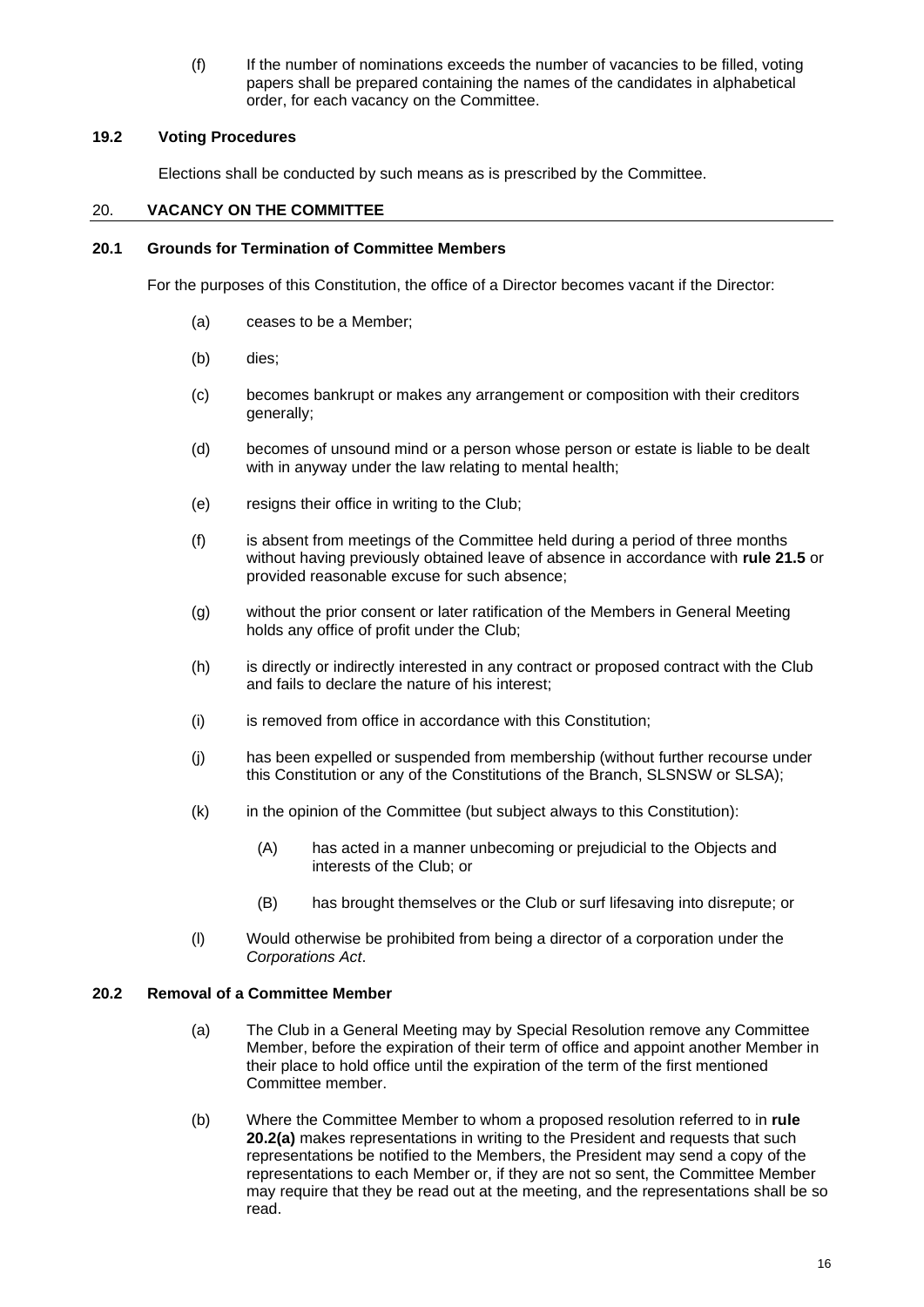# <span id="page-20-0"></span>**20.3 Casual Vacancy**

In the event of a casual vacancy in the office of any Committee, the Committee may appoint a Member to the vacant office and the person so appointed may continue in office up to the conclusion of the Annual General Meeting at which the term of the previous appointee would have expired.

# <span id="page-20-1"></span>21. **QUORUM AND PROCEDURE AT COMMITTEE MEETINGS**

#### <span id="page-20-2"></span>**21.1 Convening a Committee Meeting**

- (a) The Committee shall meet as often as is deemed necessary for the dispatch of business. Subject to this Constitution the Committee may adjourn and otherwise regulate its meetings as it thinks fit.
- (b) Unless all Committee members agree to hold a meeting at shorter notice either by agreement that is sufficiently evidenced in writing or by their presence, or in accordance with **rule [21.2](#page-20-3)**, not less than seven days written notice of Committee meeting shall be given to each Committee member.
- (c) Written notice of each Committee meeting, specifying the general nature of the time, date and place of the Committee meeting and the business to be transacted, shall be served on each Committee member by:
	- (A) sending it in writing, by ELECTRONIC MEANS (subject to receiving appropriate confirmation that the notice has been effectively dispatched);

in accordance with the Committee members last notified contact details.

(d) Notice may be given of more than one Committee meeting at the same time.

# <span id="page-20-3"></span>**21.2 Urgent Committee Meetings**

- (a) In cases of urgency, a meeting can be held without notice being given under **rule [21.1](#page-20-2)** provided that as much notice as practicable is given to each Committee member by the most effective means.
- (b) Any resolution made at an urgent Committee meeting must be passed by a majority of the Committee.

# <span id="page-20-4"></span>**21.3 Quorum**

- (a) At meetings of the Committee the number of Committee members whose presence is required to constitute a quorum is:
	- (A) For the Executive 5 Executive members must be present
	- (B) For Executive and Sub Committee 8 members must be present
- (b) No business shall be transacted unless a quorum is present and if within 15 MINUTES of the time appointed for the meeting a quorum is not present, the meeting shall stand adjourned to the same place and at the same hour of the same day in the following week, or any date, time and place determined by the President.
- (c) The Committee may act notwithstanding any casual vacancy. However, if there are casual vacancies in the office of a Committee Member such that the number of remaining Committee members is not sufficient to constitute a quorum at a meeting of the Committee's, those Committee Members may act only for the purpose of increasing the number of Committee Members to a number sufficient to constitute such a quorum.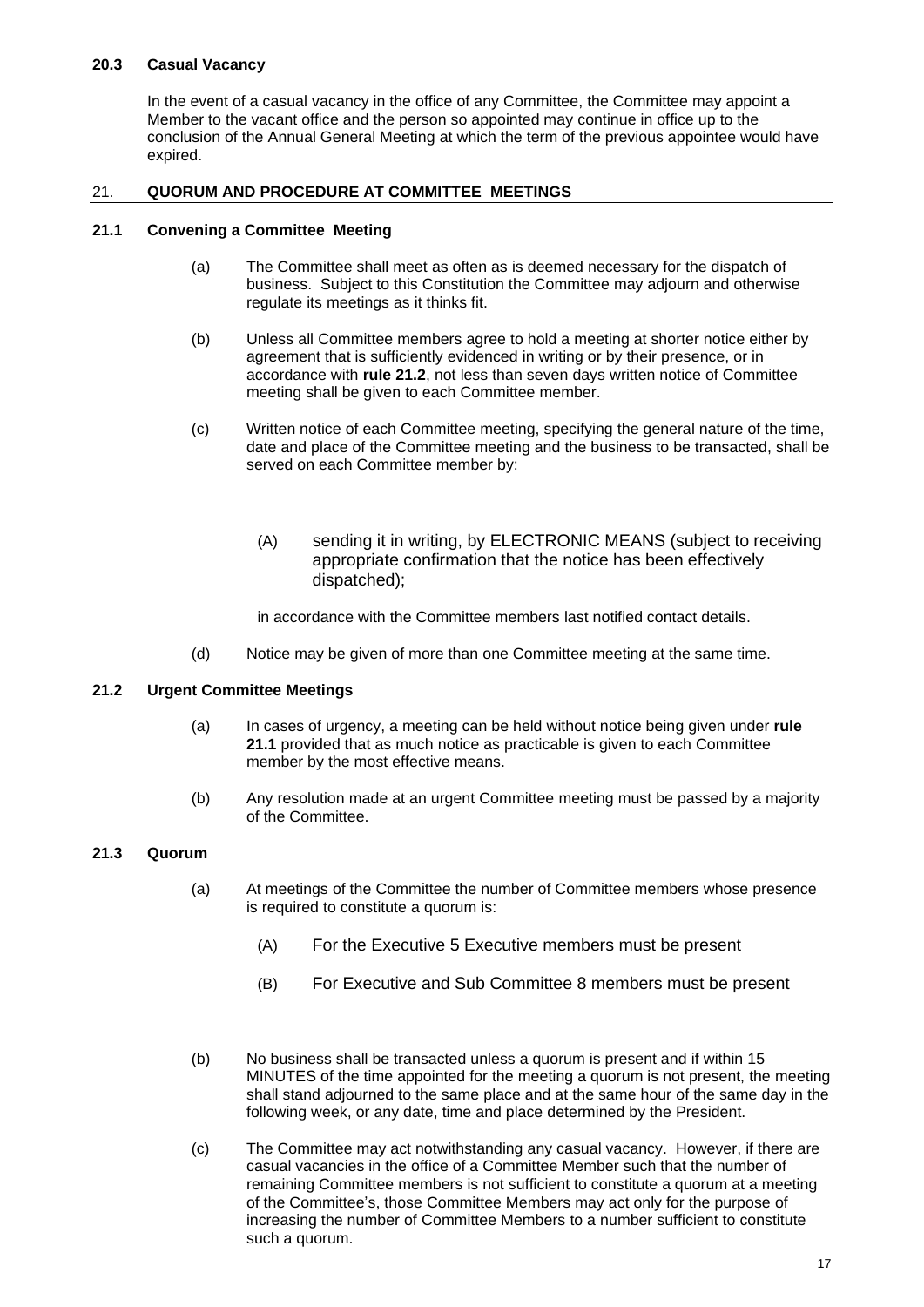#### <span id="page-21-0"></span>**21.4 Procedures at Committee Meetings**

- (a) At meetings of the Committee's, the President shall chair the meeting. If the President is absent or unwilling to act, the Committee shall appoint one of its Members to chair the meeting.
- (b) Questions arising at any meeting of the Committee shall be determined on a show of hands, or if demanded by a Committee Member, by a poll taken in such manner as the person presiding at the meeting may determine.
- (c) Questions arising at any meeting of the Committee shall be decided by a majority of votes and a determination of a majority of Committee Members shall be deemed a determination of the Committee. All Committee Members have one vote on any question.
- (d) Voting by proxy is not permitted at Committee meetings.
- (e) A resolution in writing signed or assented to by EMAIL or other form of electronic communication by all the voting Committtee Members, shall be as valid and effectual as if it had been passed at a meeting of the Committee's duly convened and held. Any such resolution may consist of several documents in like form each signed by one or more of the Committee Members.
- <span id="page-21-3"></span>(f) Without limiting the power of the Committee to regulate its meetings as it thinks fit, a meeting of the Committee Members may be held where one or more of the Committee Members is not physically present at the meeting, provided that:
	- (A) all persons participating in the meeting are able to communicate with each other effectively, simultaneously and instantaneously whether by means of telephone or other form of communication;
	- (B) notice of the meeting is given to all the Committee Members entitled to notice in accordance with the usual procedures agreed upon or laid down from time to time by the Committee;
	- $(C)$  in the event that a failure in communications prevents rule [21.4\(f\)\(A\)](#page-21-3) from being satisfied by that number of Committee Members which constitutes a quorum, and none of such Committee Members are present at the place where the meeting is deemed by virtue of the further provisions of this rule to be held then the meeting shall be suspended until rule [21.4\(f\)\(A\)](#page-21-3) is satisfied again. If such condition is not satisfied within fifteen minutes from the interruption the meeting shall be deemed to have terminated; and
	- (D) any meeting held where one or more of the Committee Members is not physically present shall be deemed to be held at the place specified in the notice of meeting provided a Committee Member is there present and if no Committee Member is there present the meeting shall be deemed to be held at the place where the President of the meeting is located.

# <span id="page-21-1"></span>**21.5 Leave of Absence**

- (a) The Committee may grant a Committee Member leave of absence from Committee meetings for a period not exceeding three months.
- (b) The Committee must not grant leave of absence retrospectively unless it is satisfied that it was not feasible for the Committee Member to seek the leave in advance.

# <span id="page-21-2"></span>**21.6 Material Personal Interests**

- (a) A Committee Member who has a material personal interest in a matter being considered at a Committee meeting must disclose the nature and extent of that interest to the Committee.
- (b) A Committee Member with such a material personal interest must not:
	- (A) be present while the matter is being considered at the meeting; and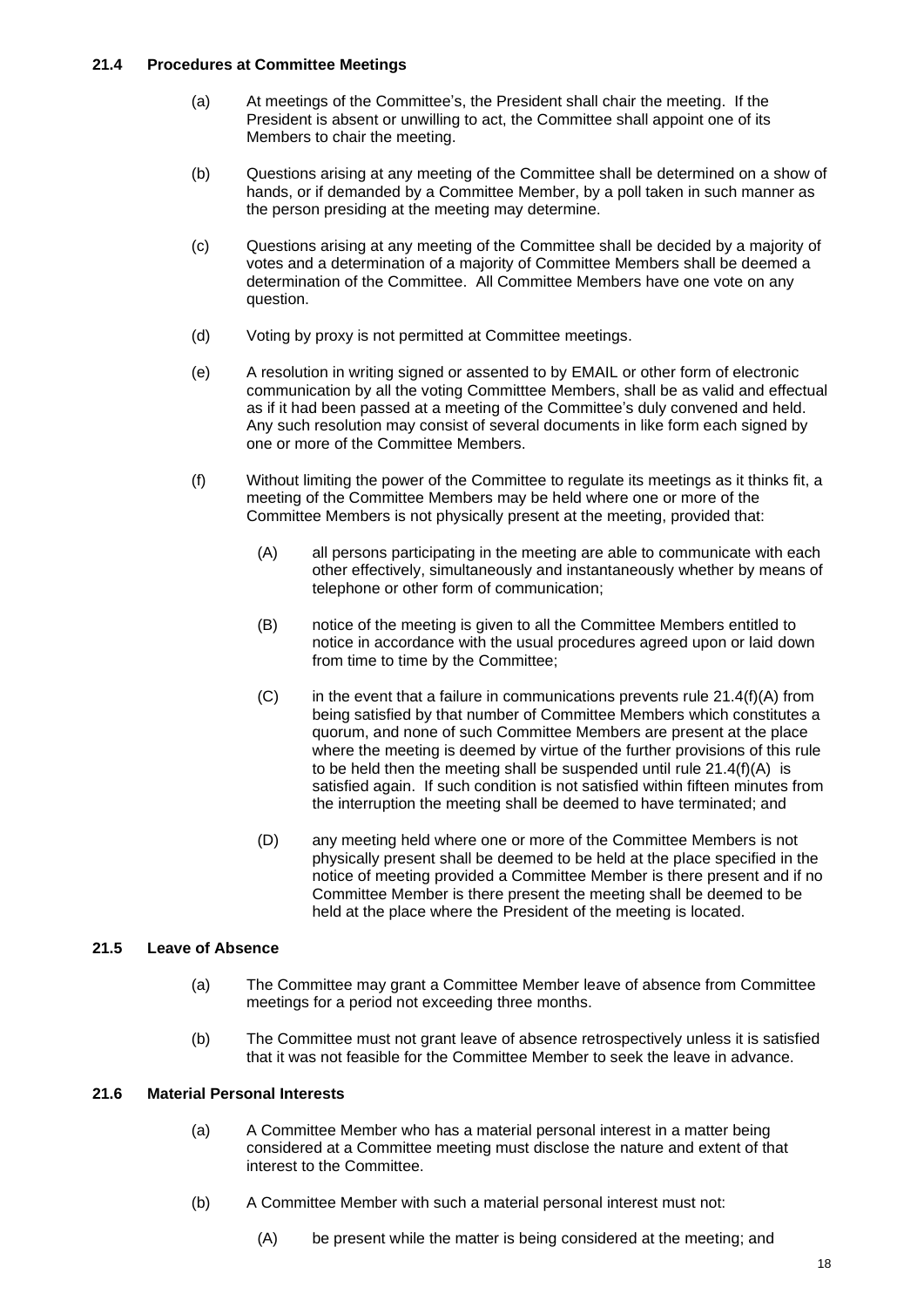- (B) must not vote on the matter.
- (c) A general notice that a Committee Member is to be regarded as having a material personal interest in a matter being considered is sufficient declaration for such Committee Member and the said matter. After such general notice it is not necessary for such Committee member to give a special notice relating to the said matter.
- (d) Any declaration made or any general notice as aforesaid given by a Committee Member under this **rule [21.6](#page-21-2)** must be recorded in the minutes of the relevant meeting.

# <span id="page-22-0"></span>**21.7 Financial Interest**

- (a) A Committee member is disqualified from:
	- (A) holding any place of profit or position of employment in the Club, or in any company or incorporated Club in which the Club is a shareholder or otherwise interested; or
	- (B) contracting with the Club either as vendor, purchaser or otherwise;

except with express resolution of approval of the Committee.

- (b) Any contract or arrangement in which any Committee Member is in any way interested which is entered into by or on behalf of the Club without the approval of the Committee, will be voided for such reason.
- <span id="page-22-4"></span>(c) The nature of the financial interest of such Committee Member must be declared by the Committee Member at the meeting of the Committee which the contract or arrangement is first taken into consideration if the interest then exists, or in any other case at the first meeting of the Committee after the acquisition of the interest.
- (d) A general notice that a Committee Member is a Member of any specified firm or company and is to be regarded as interested in all transactions with that firm or company is sufficient declaration under **rule [21.7\(c\)](#page-22-4)** for such Committee Member and the said transactions. After such general notice it is not necessary for such Committee Member to give a special notice relating to any particular transaction with that firm or company.
- (e) Any declaration made or any general notice as aforesaid given by a Committee member in accordance with **rule [21.7](#page-22-0)** must be recorded in the minutes of the relevant meeting.

# <span id="page-22-1"></span>**21.8 Conflicts**

A Committee Member, notwithstanding the interest, may be counted in the quorum present at any meeting but cannot vote in respect of any contract or arrangement in which the Committee Member is interested. If the Committee Member votes, the vote shall not be counted.

# <span id="page-22-2"></span>22. **DELEGATED POWERS**

# <span id="page-22-3"></span>**22.1 The Committee May Delegate Functions**

- (a) The Committee may, by instrument in writing, create, establish or appoint from amongst its own Members, or otherwise, special committees, sub-committees, individual officers and consultants to carry out such duties and functions, and with such powers, as the Committee determines.
- (b) The Committee may in the establishing instrument delegate such functions as are specified in the instrument, other than:
	- (A) this power of delegation; and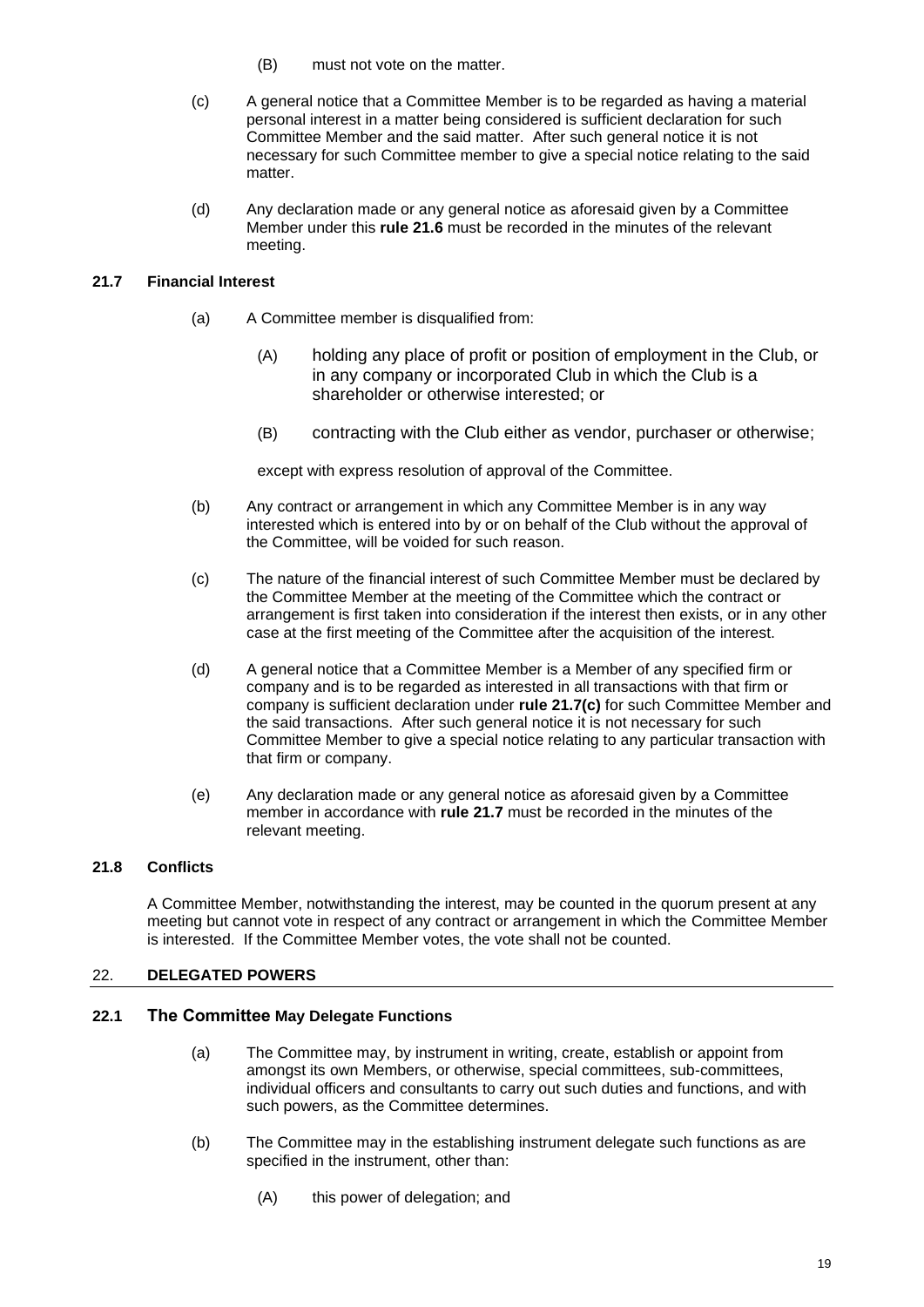- (B) a function imposed on the Committee by the Act or any other law, or this Constitution or by resolution of the Club in General Meeting.
- (c) At any time, the Committee may by instrument in writing, revoke wholly or in part any delegation made under this clause, and may amend or repeal any decision made by such body or person under this clause.

# <span id="page-23-0"></span>**22.2 Exercise of Delegated Functions**

- (a) A function, the exercise of which has been delegated under this clause, may whilst the delegation remains unrevoked, be exercised from time to time in accordance with the terms of the delegation.
- (b) A delegation under this clause may be made subject to such conditions or limitations as to the exercise of any function or at the time or circumstances as may be specified in the delegation.

# <span id="page-23-1"></span>**22.3 Procedure of Delegated Entity**

- (a) The procedures for any entity exercising delegated power shall, subject to this Constitution and with any necessary or incidental amendment, be the same as that applicable to meetings of the Committee under **rule [21](#page-20-1)**.
- (b) The entity exercising delegated powers shall make decisions in accordance with the Objects, and it shall promptly provide the Committee with details of all material decisions.
- (c) The entity shall also provide any other reports, minutes and information required by the Committee.

#### <span id="page-23-2"></span>23. **DUTIES**

#### <span id="page-23-3"></span>**23.1 General Duties**

- (a) As soon as practicable after being elected or appointed to the Committee each Committee Member must become familiar with this Constitution and the Act.
- (b) The Committee is collectively responsible for ensuring that the Club complies with the Act and that individual Committee Members comply with this Constitution.
- (c) The Committee must ensure that the Club complies with all requirements in the Act regarding financial statements.

# <span id="page-23-4"></span>**23.2 Public Officer**

- (a) As per section 34 of the Act, the Club must have a Public Officer position appointed.
- (b) The Committee will determine from time to time who will act as the Club's Public Officer under the Act. Such person shall be appointed by the Committee for such term and upon such conditions as the Committee thinks fit.
- (c) The Public Officer must give the registrar notice of their appointment within 28 days after the appointment.
- (d) If the position of Public Officer becomes vacant, the Committee must appoint a person to the position within 28 days after the vacancy arises.

#### <span id="page-23-5"></span>24. **MINUTES OF COMMITTEE MEETINGS**

- (a) The Committee must ensure that minutes are taken and kept of each Committee meeting.
- (b) As a minimum, the minutes must record:
	- (A) the business considered at the meeting;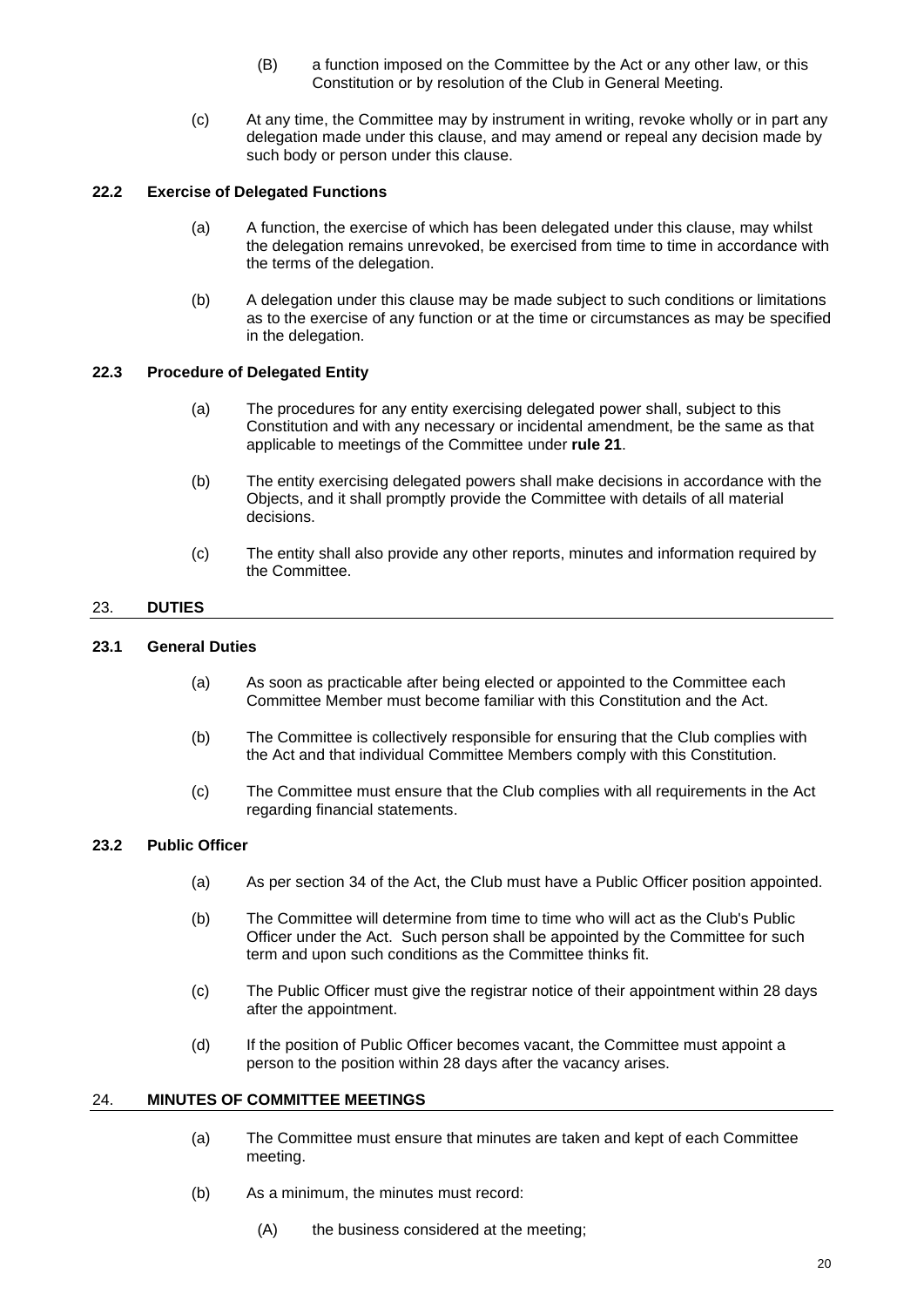- (B) any resolution on which a vote is taken and the result of the vote; and
- (C) any interest declared under **rules [21.6](#page-21-2)** or **[21.7](#page-22-0)**.

# <span id="page-24-0"></span>25. **BY-LAWS**

#### **25.1 Committee to Formulate By-laws**

<span id="page-24-1"></span>The Committee may formulate, issue, adopt, interpret and amend such By-Laws for the proper advancement, management and administration of the Club, the advancement of the Objects and surf lifesaving in Tea Gardens Hawks Nest as it thinks necessary or desirable. Such By-Laws must be consistent with the Constitution, the Branch Constitution, the SLSNSW Constitution, the SLSA Constitution and any regulations or By-Laws or the Standard Operating Procedures made by SLSNSW or SLSA. If any By-Laws are inconsistent with the SLSNSW or SLSA Constitution and regulations the By-Laws shall be null and void and will be inapplicable.

#### <span id="page-24-2"></span>**25.2 By-Laws Binding**

All By-Laws made under this clause shall be binding on the Club and Members of the Club.

#### <span id="page-24-3"></span>**25.3 Notices Binding on Members**

Amendments, alterations, interpretations or other changes to By-Laws shall be advised to Members of the Club by means of Notices approved and issued by the Committee.

# <span id="page-24-4"></span>26. **FUNDS, RECORDS AND ACCOUNTS**

#### <span id="page-24-5"></span>**26.1 Sources of Funds**

The Committee will determine the sources from which the funds of the Club are to be or may be derived and the manner in which such funds are to be managed.

#### <span id="page-24-6"></span>**26.2 Club to Keep Records**

- (a) The Club shall establish and maintain, in accordance with the Act and this Constitution, proper accounting and other records and minutes concerning all transactions, business, meetings and dealings of the Club and the Committee.
- (b) The Club shall retain such records for seven (7) years after the completion of the transactions or operations to which they relate.
- (c) The club shall keep these records in electronic form as determined by the committee. all information to access these records shall be recorded as per rule 24

#### <span id="page-24-7"></span>**26.3 Committee to Submit Accounts**

The Club's statements of account are required to be audited as per the *Charitable Fundraising Act 1991*. At the Annual General Meeting the audited statements of account must be presented to the Members.

# <span id="page-24-8"></span>**26.4 Accounts Conclusive**

The statements of account when approved or adopted by an Annual General Meeting shall be conclusive except as regards any error discovered in them within three months after such approval or adoption.

#### <span id="page-24-9"></span>**26.5 Accounts to be Sent to Members**

The Committee shall cause to be sent VIA EMAIL to all persons entitled to receive notice of Annual General Meetings in accordance with this Constitution, a copy of the statements of account, the Committees Report, the full auditor's report and every other document required under the Act (if any). A PRINTED COPY WILL BE AVILABLE AT A COST TO THE INDIVIDUAL WHO REQUEST'S A COPY.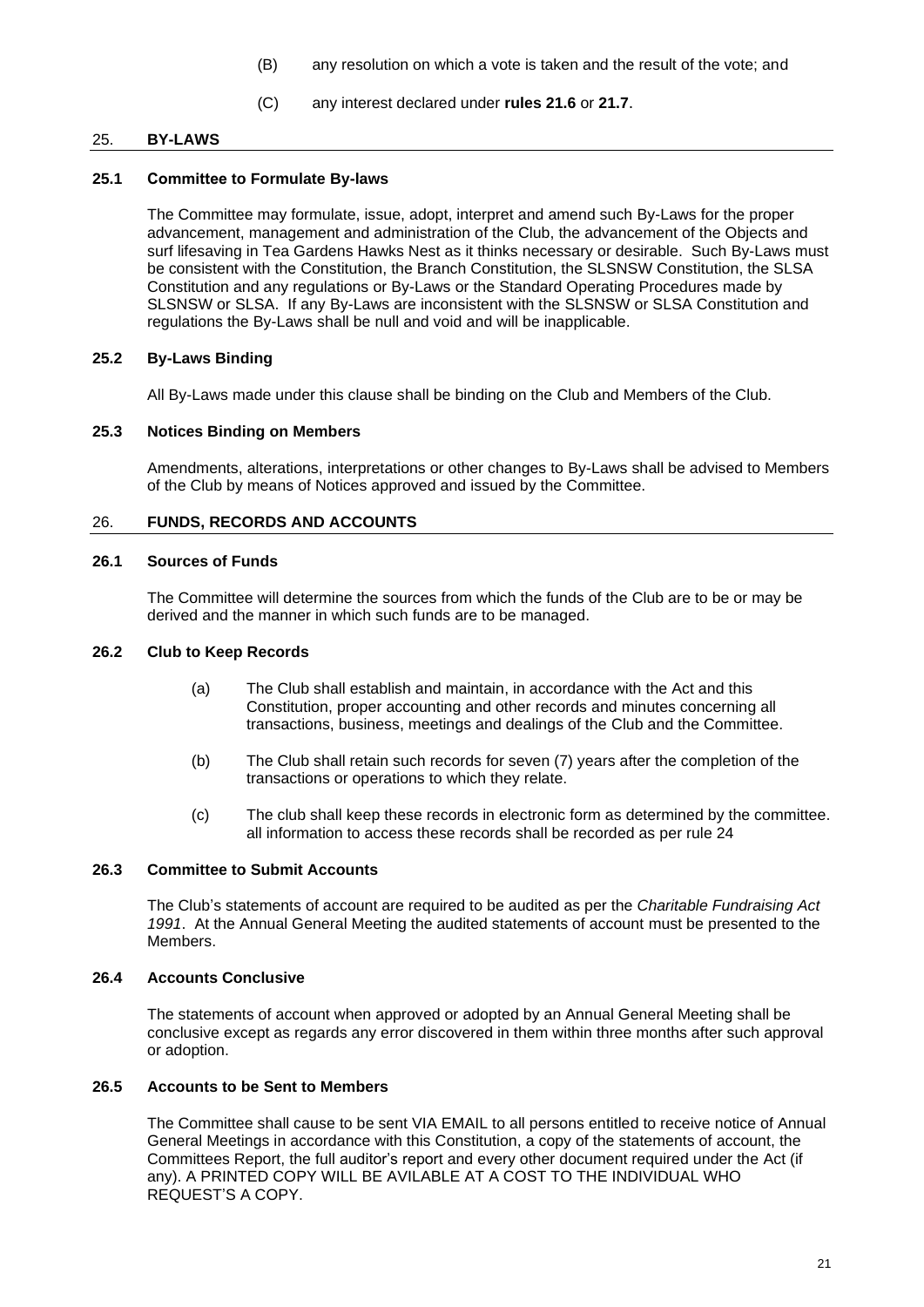- <span id="page-25-0"></span>(a) The income and property of the Club shall be applied solely towards the promotion of the Objects.
- (b) No portion of the income or property of the Club shall be paid or transferred, directly or indirectly by way of dividend, bonus or otherwise to any Member.
- (c) Nothing in this **rule 27** shall preclude payment to a Member in good faith for expenses incurred or services rendered, including, but not limited to:
	- (A) any services actually rendered to the Club whether as an employee or otherwise;
	- (B) goods supplied to the Club in the ordinary and usual course of operation;
	- (C) interest on money borrowed from any Member;
	- (D) rent for premises demised or let by any Member to the Club; or
	- (E) any out-of-pocket expenses incurred by the Member on behalf of the Club,
- (d) Provided that any such payment shall not exceed the amount ordinarily payable between ordinary commercial parties dealing at arm's length in a similar transaction.

# <span id="page-25-1"></span>28. **NEGOTIABLE INSTRUMENTS**

All cheques, promissory notes, banker's drafts, bills of exchange and other negotiable instruments, shall be signed, drawn, accepted, endorsed or otherwise executed, as the case may be, by any two duly authorised Committee members or in such other manner as the Committee determines.

#### <span id="page-25-2"></span>29. **AUDITOR**

- (a) A properly qualified auditor or auditors shall be appointed, and the remuneration of such auditor or auditors fixed by the Club in General Meeting. The auditor's duties shall be regulated in accordance with the Act, or if no relevant provisions exist under the Act, in accordance with the *Corporations Act 2001*and generally accepted principles, and/or any applicable code of conduct. The auditor may be removed by the Club in General Meeting.
- (b) The accounts of the Club shall be examined and the correctness of the profit and loss accounts and balance sheets ascertained by an auditor or auditors at the conclusion of each Financial Year.

# <span id="page-25-3"></span>30. **SERVICE OF NOTICES**

- (a) Notices may be given to any person entitled under this Constitution to receive any notice by sending the notice by post or facsimile transmission or where available, by electronic mail, to the Member's registered address or facsimile number or electronic mail address. Notices may also be posted on the Club's website.
- (b) Where a notice is sent by post, service of the notice service of the notice shall be deemed to be effected at the time the letter would have been delivered in the ordinary course of post.
- (c) Where a notice is sent by facsimile transmission, service of the notice shall be deemed to be effected upon receipt of a confirmation report confirming the facsimile was sent to/or received at the facsimile number to which it was sent.
- (d) Where a notice is sent by electronic mail, service of the notice shall be deemed to be effected by upon receipt of a confirmation report confirming the electronic mail message was received at the electronic mail address to which it was sent.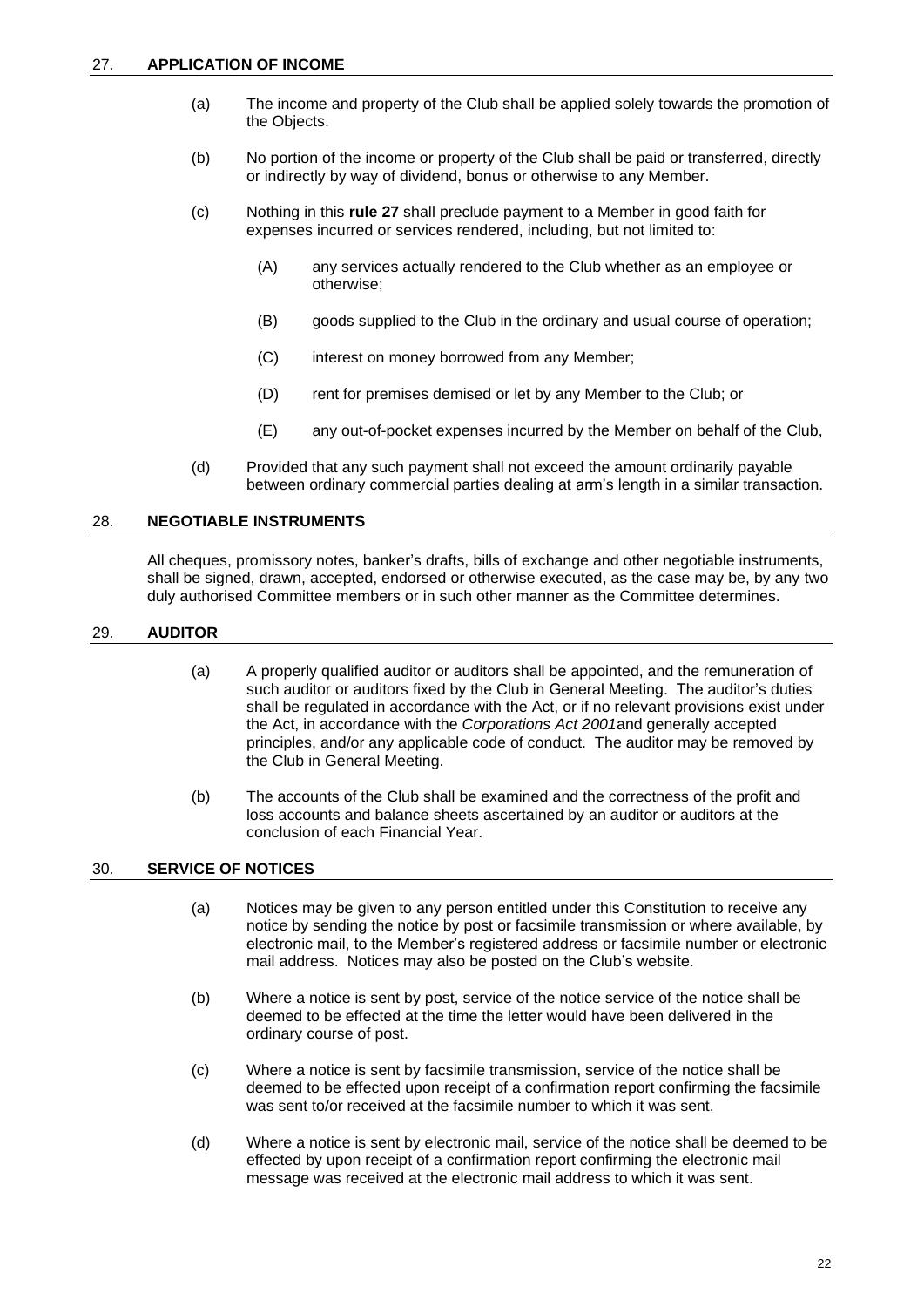#### <span id="page-26-0"></span>31. **REGISTERED ADDRESS**

The registered address of the Club is:

- (a) The address determined from time to time by resolution of the Committee or
- (b) If the Committee has not determined an address to be the registered address, the postal address of the Public Officer.

#### <span id="page-26-1"></span>32. **INDEMNITY**

- (a) Every Committee member, officer, auditor, manager, employee or agent of the Club shall be indemnified out of the property or assets of the Club against any liability incurred by him/her in his/her capacity as Committee Member, officer, auditor, manager, employee or agent in defending any proceedings, whether civil or criminal, in which judgement is given in his favour or in which he is acquitted or in connection with any application in relation to any such proceedings in which relief is, under the Act, granted to him by the Court.
- (b) The Club shall indemnify its Committee member's, officers, managers and employees against all damages and costs (including legal costs) for which any such Committee Member, officer, manager or employee may be or become liable to any third party in consequence of any act or omission except wilful misconduct:
	- (A) in the case of a Committee member performed or made whilst acting on behalf of and with the authority, express or implied of the Club; and
	- (B) in the case of an employee, performed or made in the course of, and within the scope of his employment by the Club.

#### <span id="page-26-2"></span>33. **DISSOLUTION**

- (a) The Club may be wound up voluntarily by Special Resolution.
- (b) If the Club is wound up, the liability of the Members shall be limited to \$1. No other amount shall be payable by the Member.
- (c) If upon winding up or dissolution of the Club or upon revocation of its endorsement as a deductible gift recipient (if relevant) (whichever occurs first), there remains after satisfaction of all its debts and liabilities any surplus assets or property as follows:
	- (A) gifts of money or property for the objects of the Club;
	- (B) contributions made in relation to an eligible fundraising event held for the objects of the Club; or
	- (C) money received by the Club because of such gifts and contributions;

then

- (d) such surplus assets or property shall not be paid to or distributed amongst the Members but shall be given or transferred to some organisation(s):
	- (A) having objects similar to the Objects; and
	- (B) which prohibits the distribution of its or their income and property among its or their Members to an extent at least as great as is imposed on the Club by this Constitution; and
	- (C) which is charitable at law and to which income tax deductible gifts can be made.

Such organisations(s) will be determined by the Members at or before the time of dissolution, and in default thereof by such judge of the Supreme Court of New South Wales or other Court as may have or acquire jurisdiction in the matter.